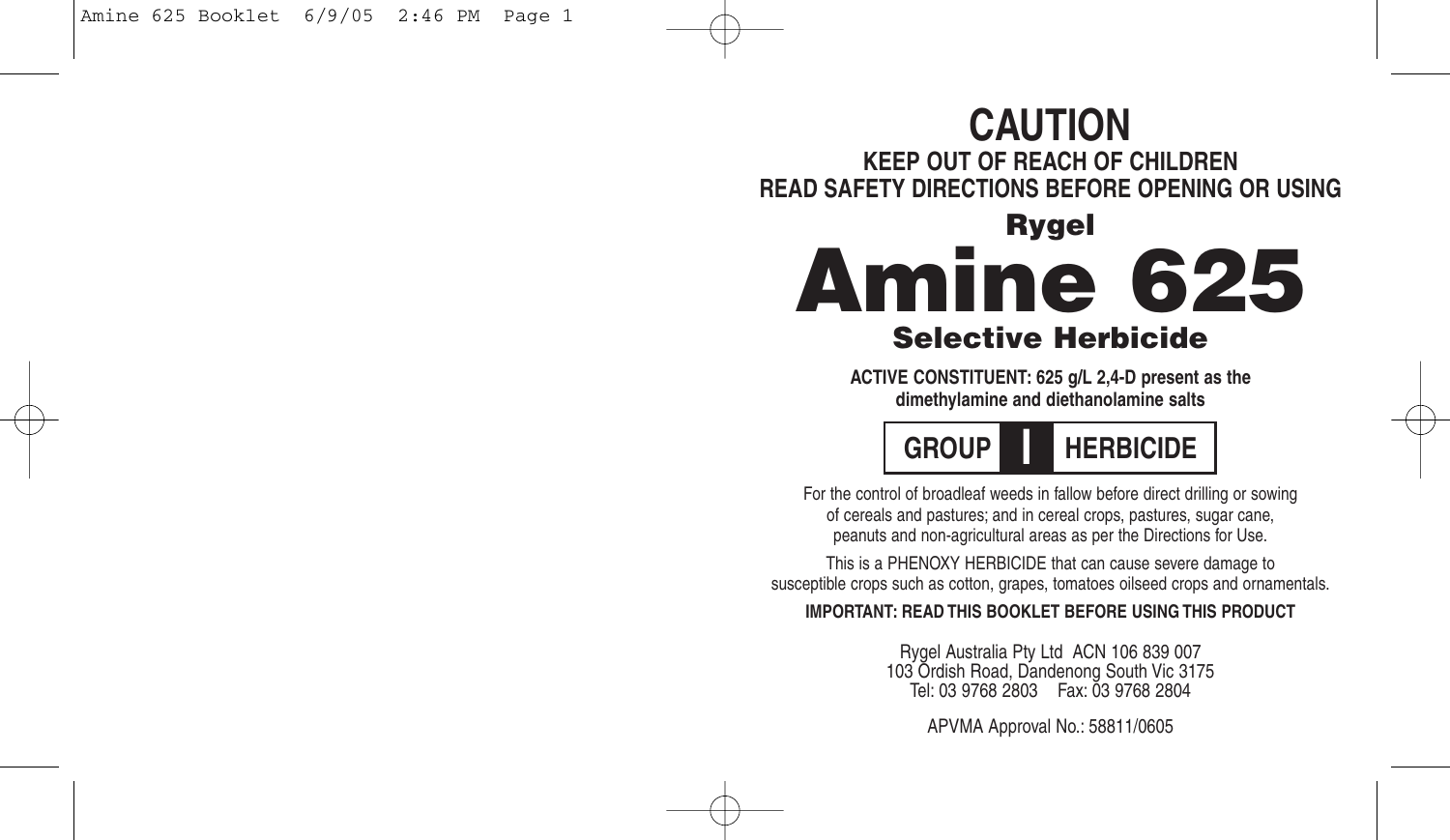# **DIRECTIONS FOR USE**

**RESTRAINTS:** DO NOT spray if rain seems likely within 6 hours or if strong winds prevail. DO NOT apply if crop or weeds are stressed due to dry or excessively moist conditions.

#### **1. FIELD CROPS**

| <b>Situation</b>      | <b>Weeds Controlled</b> | <b>State</b>      | Rate Vol/ha   | <b>Critical Comments</b>                                                                                                        |
|-----------------------|-------------------------|-------------------|---------------|---------------------------------------------------------------------------------------------------------------------------------|
| Wheat                 | Refer Weed Table        | NSW, ACT, SA only | 320mL-1.7L    | Apply after the first node can be felt at the base of a tiller<br>and before swelling of the head can be felt in a tiller (NSW, |
|                       |                         | Vic only          | 225mL-1.4L    | SA only)                                                                                                                        |
|                       |                         | Qld only          | 560mL-1.4L    | Apply from tillering to boot stage (Vic only)                                                                                   |
|                       |                         | Tas only          | 800mL-1.4L    | Apply from mid tillering to before boot stage (Qld only)                                                                        |
| <b>Barley</b>         |                         | NSW, ACT, SA only | 320mL - 1.4L  | Apply at 5 leaf to fully tillered (Tas only)                                                                                    |
|                       |                         | Vic only          | 225mL -1.4L   |                                                                                                                                 |
|                       |                         | Qld only          | 560mL -1.4L   |                                                                                                                                 |
|                       |                         | Tas only          | 800mL-1.4L    |                                                                                                                                 |
| Cereal Rye, Triticale |                         | NSW, ACT, SA only | 320mL -1.4L   |                                                                                                                                 |
|                       |                         | Vic only          | 225mL-1.4L    |                                                                                                                                 |
| Oats                  |                         | NSW, SA only      | 320mL - 800mL |                                                                                                                                 |
|                       |                         | Vic only          | 225mL - 800mL |                                                                                                                                 |

 $2 \times 3$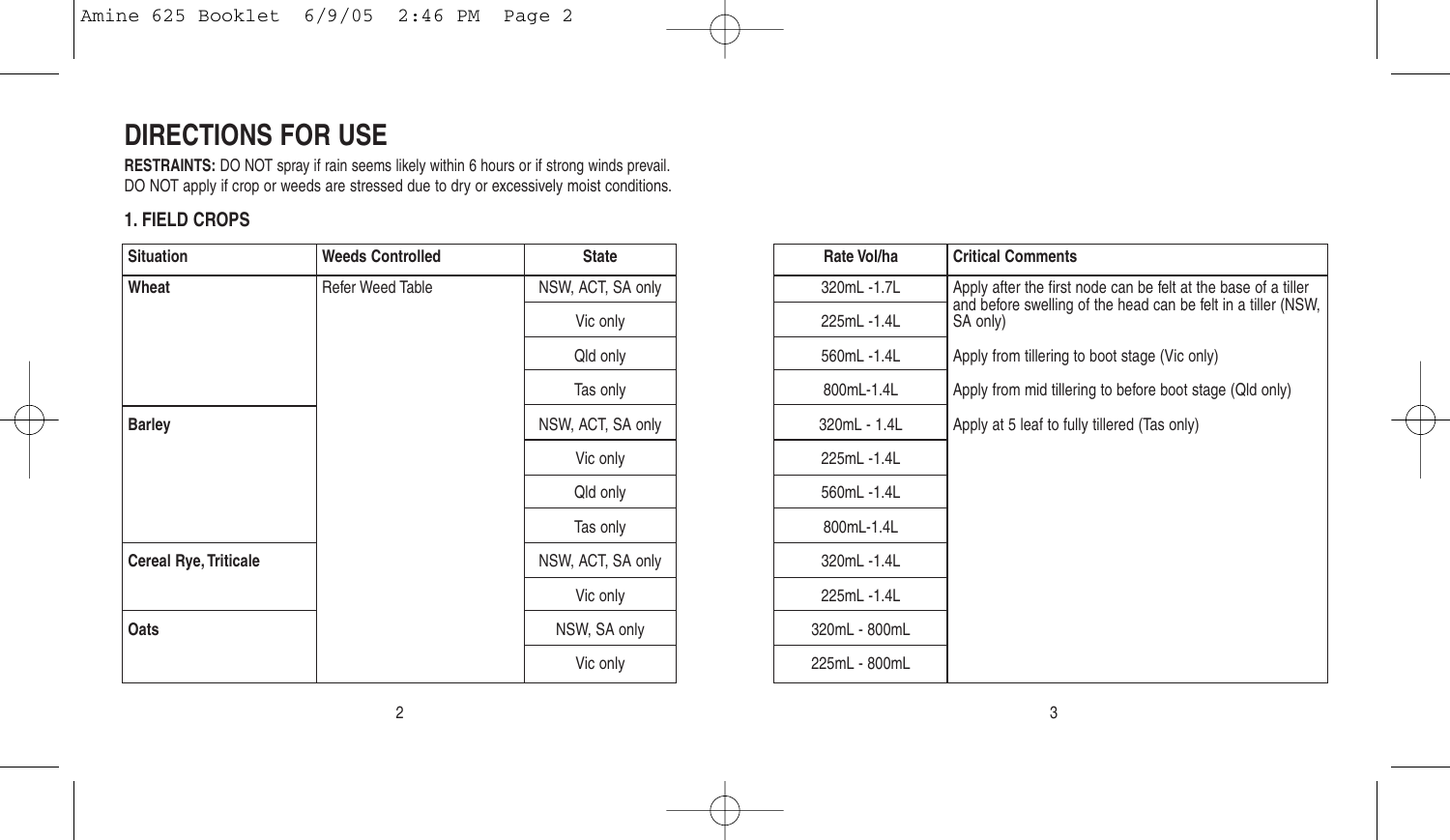#### **1. FIELD CROPS contnued**

| <b>Situation</b>                                                                                                                                     | <b>Weeds Controlled</b>                                                                                   | <b>State</b>              | Rate Vol/ha                                      | <b>Critical Comments</b>                                                                                                                                 |
|------------------------------------------------------------------------------------------------------------------------------------------------------|-----------------------------------------------------------------------------------------------------------|---------------------------|--------------------------------------------------|----------------------------------------------------------------------------------------------------------------------------------------------------------|
| Cereals: Wheat, Oats,                                                                                                                                | Cape Tulip                                                                                                | WA only                   | 640mL - 1.3L                                     | Apply from the 5 lea                                                                                                                                     |
| <b>Barley</b>                                                                                                                                        | Dock, Flatweed, Saffron Thistle                                                                           |                           | 1.1L                                             | 15-33). Apply after t<br>Jacup, Aroona and                                                                                                               |
|                                                                                                                                                      | Indian Hedge, Mustard, London<br>Rocket, Lupin, Rapistrum, Wild<br>Radish                                 |                           | 800mL                                            | avoid possible dama<br>present.<br>WEED STAGE: 10-1<br>5 leaf stage. Cape T                                                                              |
|                                                                                                                                                      | <b>Wild Turnip</b>                                                                                        |                           | 640mL                                            |                                                                                                                                                          |
|                                                                                                                                                      | Capeweed, Doublegee,<br>Erodium, London Rocket,<br>Lupin, Mustard, Rapistrum,<br>Wild Radish, Wild Turnip |                           | 200mL/ha plus 500mL/ha<br>Diuron (500g/L)        | Apply when crop ha<br>germinated and are<br>should be dry at tim<br>yellowing of crop ma<br>sub-clovers may be<br>undersown medics.                      |
| <b>Wheat, Barley</b>                                                                                                                                 | <b>Wild Radish</b>                                                                                        | Vic, SA, ACT, NSW<br>only | 80mL/ha plus 850g/ha<br>Bayer Tribunil Herbicide | Spray 2-6 weeks aft<br>crops undersown wi                                                                                                                |
| <b>Fallow, Stubble Spray</b><br>prior to direct drilling or<br>sowina.<br><b>Winter Cereals, Grain</b><br>legumes (peanuts - Qld<br>only) and Canola | <b>Refer Weed Table</b>                                                                                   | All States                | 225mL-1.7L                                       | Observe plant back<br>leaflet. Can be mixe<br>paraquat/diquat whe<br>Select appropriate r<br>Weed spraying shou<br>anticipated sowing o<br>to a minimum. |

| Rate Vol/ha                                      | <b>Critical Comments</b>                                                                                                                                                                                                                                                                                                                                     |
|--------------------------------------------------|--------------------------------------------------------------------------------------------------------------------------------------------------------------------------------------------------------------------------------------------------------------------------------------------------------------------------------------------------------------|
| $640ml - 1.3l$                                   | Apply from the 5 leaf stage up to jointing stage (Zadoks)<br>15-33). Apply after the 6 leaf stage (Z.16) for Cranbrook,                                                                                                                                                                                                                                      |
| 1.1L                                             | Jacup, Aroona and Spear Wheat and Mortlock Oats to                                                                                                                                                                                                                                                                                                           |
| 800mL                                            | avoid possible damage. DO NOT spray if lucerne is<br>present.<br>WEED STAGE: 10-15cm. Docks should be sprayed before<br>5 leaf stage. Cape Tulip - low rate for cormils only.                                                                                                                                                                                |
| 640mL                                            |                                                                                                                                                                                                                                                                                                                                                              |
| 200mL/ha plus 500mL/ha<br>Diuron (500g/L)        | Apply when crop has 4-5 leaves and most weeds have<br>germinated and are in 2-5 leaf stage. Crop and weeds<br>should be dry at time of application. Some temporary<br>yellowing of crop may occur after application. Undersown<br>sub-clovers may be slightly retarded. DO NOT apply to<br>undersown medics                                                  |
| 80mL/ha plus 850g/ha<br>Bayer Tribunil Herbicide | Spray 2-6 weeks after sowing and not later. Do not use on<br>crops undersown with lucerne.                                                                                                                                                                                                                                                                   |
| 225ml -1 7l                                      | Observe plant back periods given in the table on this<br>leaflet. Can be mixed with chlorsulfuron, paraquat,<br>paraquat/diquat where grasses are present.<br>Select appropriate rate from the Weed Table. For Skeleton<br>Weed spraying should only be done 6-8 weeks before<br>anticipated sowing date and subsequent cultivation limited<br>to a minimum. |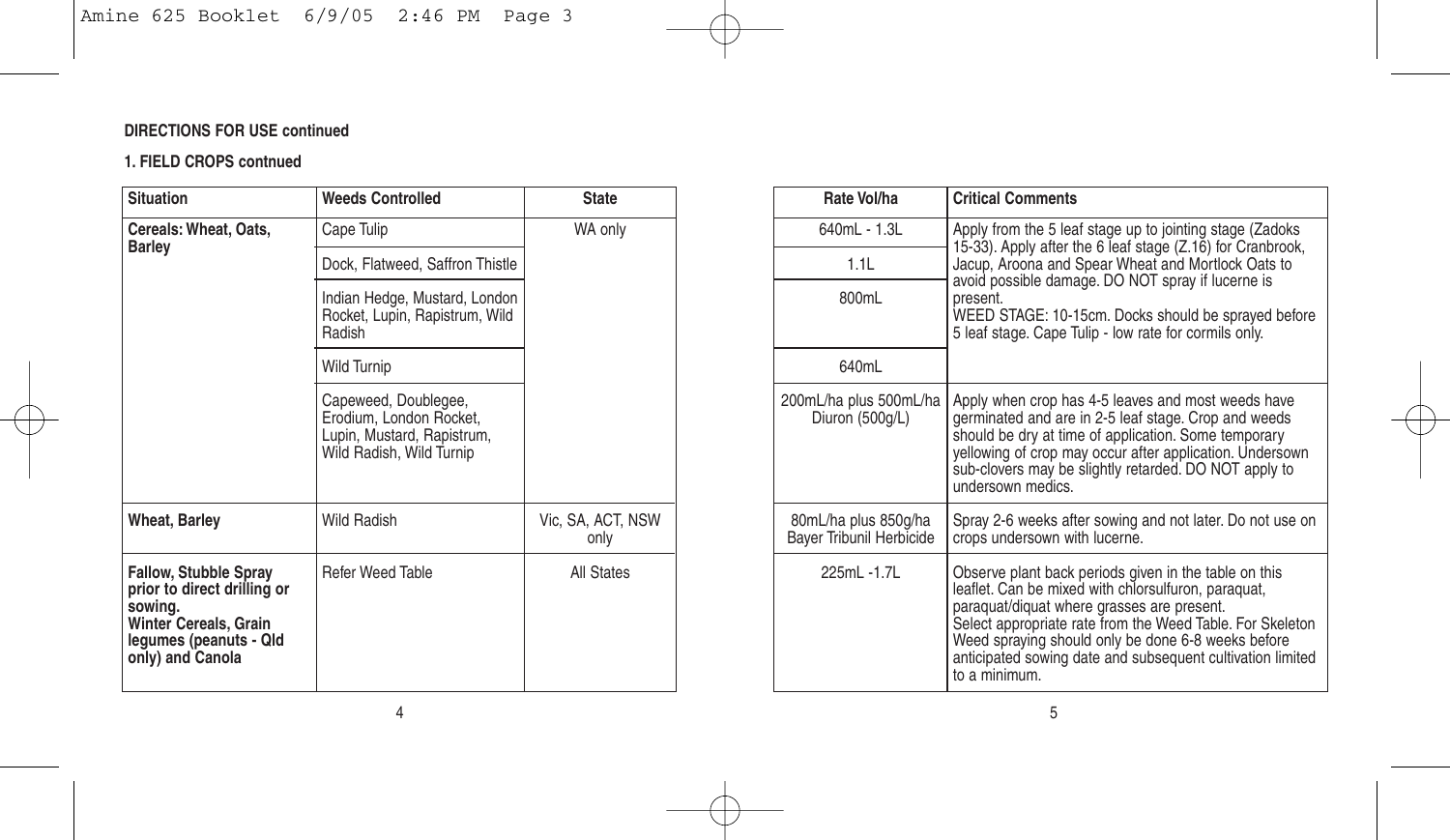#### **1. FIELD CROPS contnued**

| <b>Situation</b>                                  | <b>Weeds Controlled</b>                                                                                                                                             | <b>State</b>              | Rate Vol/ha      | <b>Critical Comments</b>                                              |
|---------------------------------------------------|---------------------------------------------------------------------------------------------------------------------------------------------------------------------|---------------------------|------------------|-----------------------------------------------------------------------|
| <b>Millet</b>                                     | Refer Weed Table                                                                                                                                                    | NSW, SA, ACT, Vic<br>only | 560mL - 1.1L     | Spray when second<br>fully tillered and bef<br>the tillers. Do not us |
|                                                   |                                                                                                                                                                     | Qld only                  | 560 - 900mL      |                                                                       |
| Saccaline, Broom Millet,<br>Millet, Grain Sorghum | Cape Tulip, Dock, Saffron<br>Thistle, Indian Hedge, Mustard,<br>London Rocket, Rapistrum,<br>Lupin, Wild Radish, Wild Turnip                                        | WA only                   | 1.1L             | Spray when crop is<br>have developed and<br>spray to weeds.           |
| <b>Sugar Cane</b>                                 | <b>Bellvine</b>                                                                                                                                                     | Qld, NSW only             | 280mL/100L water | Apply in Spring, usir                                                 |
| (Q80, Q96, & H56 varieties)                       | Morning Glory                                                                                                                                                       |                           | 560mL to 1.1L    | Apply in Summer, u                                                    |
|                                                   | Pink Convolvulus<br>Star of Bethlehem                                                                                                                               |                           | 1.1L             | Apply in Autumn by                                                    |
| <b>Sugar Cane</b>                                 | Bindy Eye (Star Burr), Blue<br>Top, Cobblers Pegs,<br>Flea-banes, Jute, Laucas<br>Needle Burr, Spear Thistle,<br>Water Primrose, Ipomea Vines,<br>Convolvulus Vines | Qld only                  | $1.8L - 3.5L$    | Add 60-120mL Spra<br>Agitate well.<br>DO NOT use on Q6                |
|                                                   | Chinese Mint, Blue Snakeweed                                                                                                                                        |                           | 3.5L             |                                                                       |

| Rate Vol/ha      | <b>Critical Comments</b>                                                                                                                                                       |  |  |  |  |
|------------------|--------------------------------------------------------------------------------------------------------------------------------------------------------------------------------|--|--|--|--|
| 560mL - 1.1L     | Spray when secondary roots have been developed, when<br>fully tillered and before heads start to form at the base of<br>the tillers. Do not use on Panorama Millet or Panicum. |  |  |  |  |
| 560 - 900mL      |                                                                                                                                                                                |  |  |  |  |
| 111              | Spray when crop is 10-30cm high and secondary roots<br>have developed and before tasselling. Apply as direct<br>spray to weeds.                                                |  |  |  |  |
| 280mL/100L water | Apply in Spring, using directed spray.                                                                                                                                         |  |  |  |  |
| 560mL to 1.1L    | Apply in Summer, using high clearance tractor.                                                                                                                                 |  |  |  |  |
| 1.1L             | Apply in Autumn by aircraft.                                                                                                                                                   |  |  |  |  |
| $181 - 351$      | Add 60-120mL Spray Sure Difuser/100L of spray mixture.<br>Agitate well.<br>DO NOT use on Q63, Q67, Q80 or Q96 Varieties.                                                       |  |  |  |  |
| 3.5L             |                                                                                                                                                                                |  |  |  |  |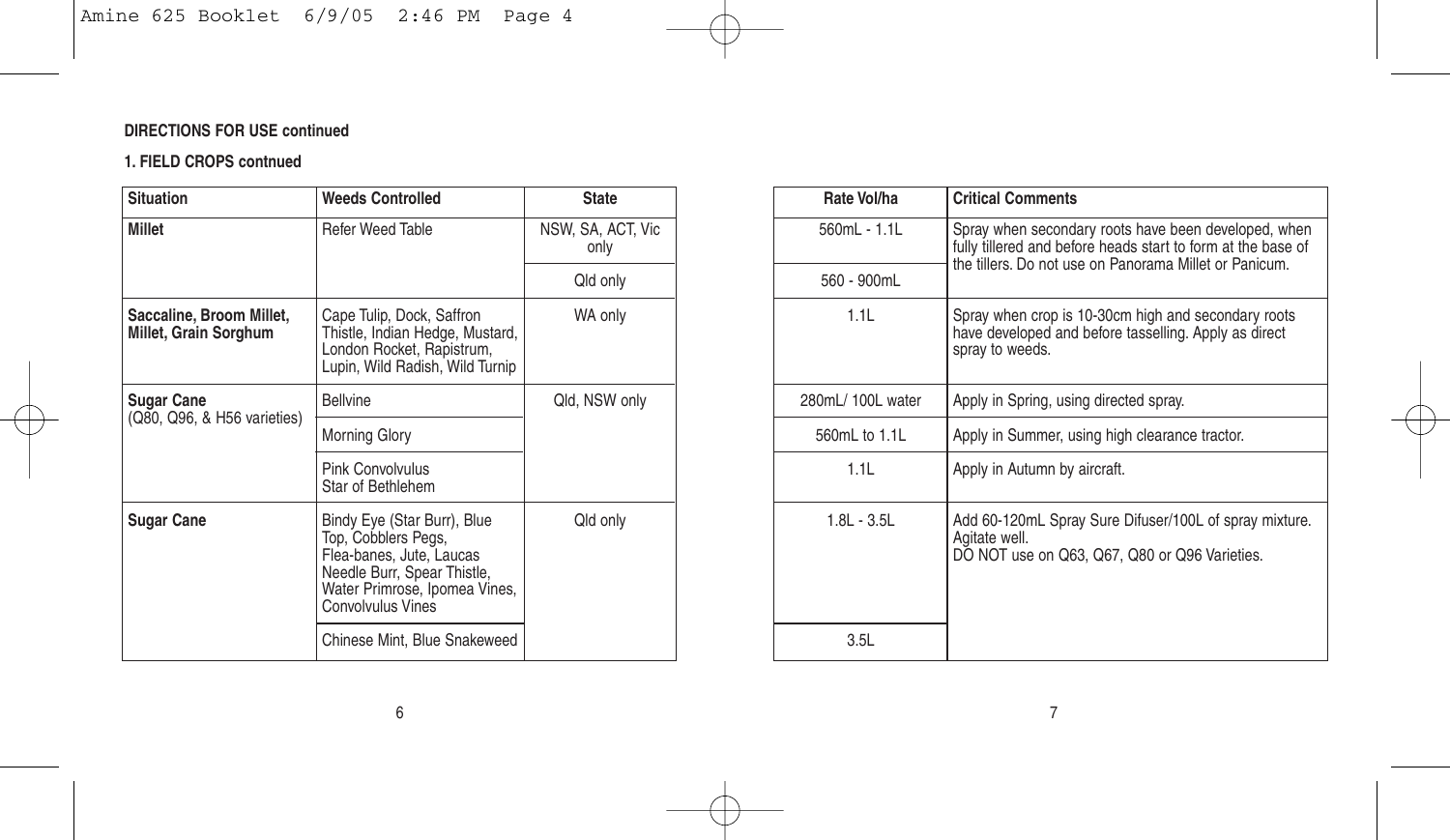#### **1. FIELD CROPS contnued**

| <b>Situation</b>                            | <b>Weeds Controlled</b>                                                  | <b>State</b> | Rate Vol/ha      | <b>Critical Comments</b>                                                                                      |
|---------------------------------------------|--------------------------------------------------------------------------|--------------|------------------|---------------------------------------------------------------------------------------------------------------|
| <b>Peanuts</b>                              | Broadleaf Weeds, except<br>Noogoora Burr, Grasses<br>except Mossman Burr | Qld only     | $1.8L - 3.6L$    | LOWER RATE: App<br>possible after plantir<br>HIGHER RATE: App<br>and before crop em<br>if heavy rain falls be |
| <b>Harvest Aid or Salvage</b><br>Spray      | Dessicate Broadleaf Weeds                                                | All States   | $1.2 - 1.7L$     | Apply after dough st                                                                                          |
| - Winter Cereals                            | <b>Refer Weed Table</b>                                                  |              |                  |                                                                                                               |
| <b>Bananas</b>                              | To destroy Banana suckers                                                | Qld only     | 160mL/10L water  | Inject at the rate of<br>medium sized plant                                                                   |
|                                             |                                                                          |              | 320mL/100L water | Allow suckers from<br>adult leaves, then sp<br>second spray.                                                  |
| <b>Common Stylo</b><br>forage or seed crops | Refer to Weeds Table                                                     |              | 800mL            | Apply post-emerger<br>crop is at least 3 we                                                                   |
| Carribean Stylo<br>forage or seed crops     |                                                                          |              | 800mL - 1.6L     | Apply post-emerger                                                                                            |
|                                             |                                                                          |              |                  |                                                                                                               |

| Rate Vol/ha      | <b>Critical Comments</b>                                                                                                                                                                                                                                            |
|------------------|---------------------------------------------------------------------------------------------------------------------------------------------------------------------------------------------------------------------------------------------------------------------|
| $1.8L - 3.6L$    | LOWER RATE: Apply as BAND SPRAY as soon as<br>possible after planting in a 55cm band.<br>HIGHER RATÉ: Apply as OVERALL SPRAY after planting<br>and before crop emergence. Some crop damage may occur<br>if heavy rain falls between application and crop emergence. |
| $1.2 - 1.7L$     | Apply after dough stage.                                                                                                                                                                                                                                            |
| 160mL/10L water  | Inject at the rate of 15mL per fully grown plant, 10mL per<br>medium sized plant and 5mL for small suckers.                                                                                                                                                         |
| 320mL/100L water | Allow suckers from corms of treated plants to form broad<br>adult leaves, then spray. Isolated spots may require a<br>second spray.                                                                                                                                 |
| 800mL            | Apply post-emergence when weeds are 3 weeks old and<br>crop is at least 3 weeks old.                                                                                                                                                                                |
| 800mL - 1.6L     | Apply post-emergence when crop is 3 weeks old.                                                                                                                                                                                                                      |
|                  |                                                                                                                                                                                                                                                                     |

8 9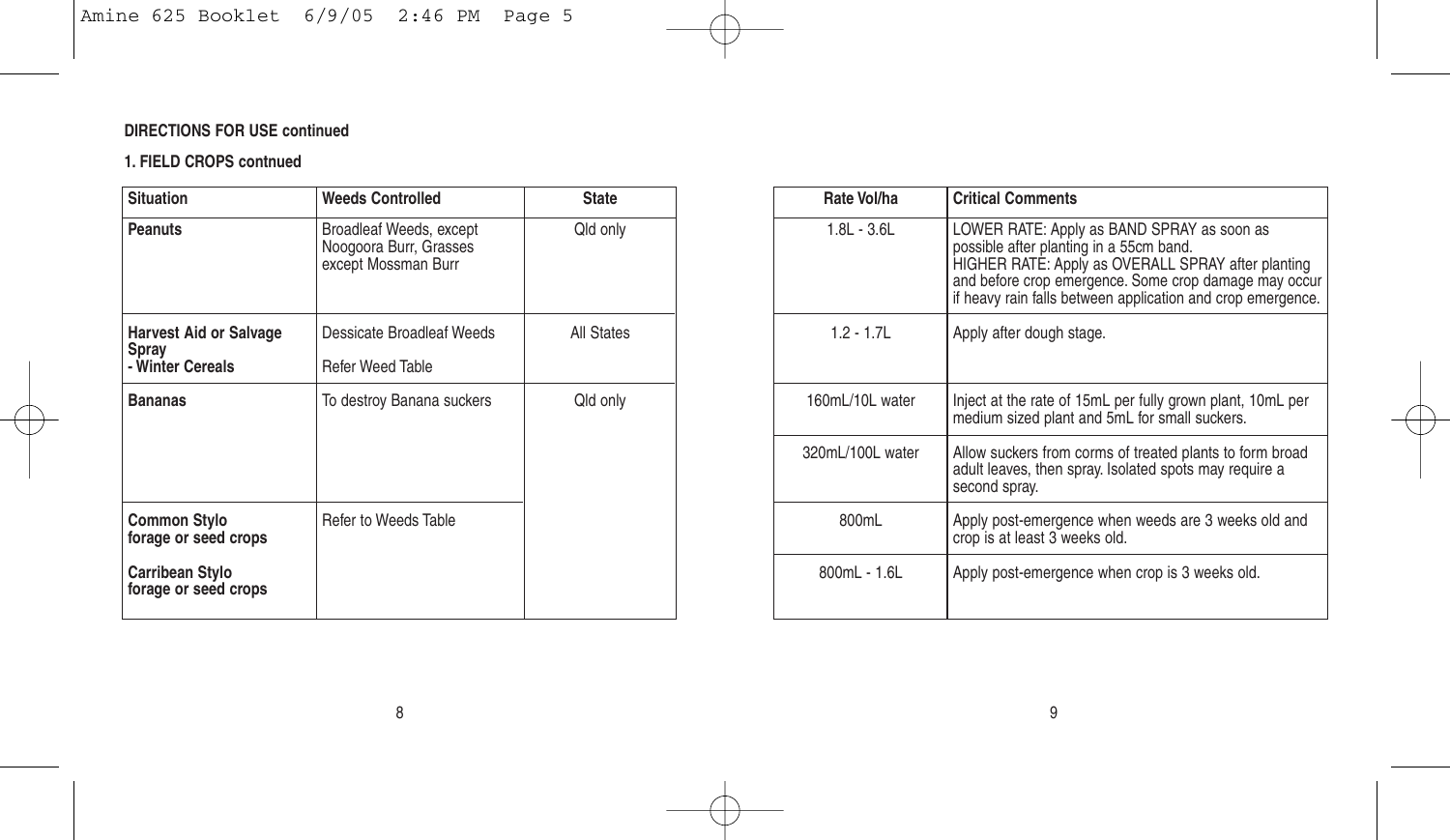### **2. PASTURES, NON-AGRICULTURAL, RIGHTS OF WAY, INDUSTRIAL, LAWNS**

| <b>Situation</b>                 | <b>Weeds Controlled</b>                                                                                                                                                                 | <b>State</b>                   | Rate Vol/ha                     | <b>Critical Comments</b>                                                                                                                                                            |
|----------------------------------|-----------------------------------------------------------------------------------------------------------------------------------------------------------------------------------------|--------------------------------|---------------------------------|-------------------------------------------------------------------------------------------------------------------------------------------------------------------------------------|
| Pastures and<br>Non-Agricultural | <b>Refer Weed Table</b>                                                                                                                                                                 | NSW, Qld, SA, ACT,<br>Tas only | 560mL - 1.7L                    | Pasture legumes in<br>may be damaged ur<br>spraying is preferred                                                                                                                    |
|                                  | <b>Galvanised Burr</b>                                                                                                                                                                  | NSW, ACT only                  | 320mL/100L water                | Apply to young activ<br>and even coverage<br>be burnt to destroy                                                                                                                    |
|                                  | Amsinckia, Docks, Bindweed,<br>Caltrop, Flatweed, Spear<br>Thistle, Capeweed, Doublegee,<br>Saffron Thistle, Mustard, Wild<br>Radish, Wild Turnip, Annual<br>Thistles, Paterson's Curse | WA only                        | $1.1 - 2.4L$                    | For pastures not co<br>Spear Thistle and S<br><b>SUMMER WEEDS:</b><br>for larger plants. Sto<br>after spraying if larg<br>Heliotrope.<br>WINTER WEEDS: U<br>for larger plants. If s |
|                                  | Afghan Melons                                                                                                                                                                           |                                | 1.6L plus 1% crop oil           | Spray when plants a                                                                                                                                                                 |
|                                  | Paddy Melons                                                                                                                                                                            |                                | 800mL - 1.1L                    | flowering or vining.                                                                                                                                                                |
|                                  | Prickly Saltwort (Roly Poly)                                                                                                                                                            |                                | 1.6L                            | Spray when plants a                                                                                                                                                                 |
|                                  | Stinkwort                                                                                                                                                                               |                                | $1.6 - 3.2L$<br>plus surfactant | Best results are obt<br>rate on larger plants                                                                                                                                       |
|                                  | Dove Weed                                                                                                                                                                               |                                | 3.2L                            | Spray after good en                                                                                                                                                                 |
|                                  |                                                                                                                                                                                         |                                |                                 |                                                                                                                                                                                     |

| Rate Vol/ha                     | <b>Critical Comments</b>                                                                                                                                                                                                                                                                                                                                                                                                                  |
|---------------------------------|-------------------------------------------------------------------------------------------------------------------------------------------------------------------------------------------------------------------------------------------------------------------------------------------------------------------------------------------------------------------------------------------------------------------------------------------|
| 560mL - 1.7L                    | Pasture legumes including lucerne, clovers and medics<br>may be damaged unless well protected by grasses. Spot<br>spraying is preferred.                                                                                                                                                                                                                                                                                                  |
| 320mL/100L water                | Apply to young actively growing weeds. Ensure thorough<br>and even coverage of plants. Note: Treated plants need to<br>be burnt to destroy seeds.                                                                                                                                                                                                                                                                                         |
| $11-24$                         | For pastures not containing legumes. Only seedling Docks,<br>Spear Thistle and Saffron Thistle will be controlled.<br>SUMMER WEEDS: Use low rate for seedlings, 1.6-2.4L/ha<br>for larger plants. Stock poisoning may occur when grazed<br>after spraying if large amounts present, particularly<br>Heliotrope.<br>WINTER WEEDS: Use low rate for seedlings, 1.6-2.4L/ha<br>for larger plants. If stock present, use spray/grazing rates. |
| 1.6L plus 1% crop oil           | Spray when plants are actively growing preferably before                                                                                                                                                                                                                                                                                                                                                                                  |
| $800ml - 11l$                   | flowering or vining.                                                                                                                                                                                                                                                                                                                                                                                                                      |
| 1.6L                            | Spray when plants are small.                                                                                                                                                                                                                                                                                                                                                                                                              |
| $1.6 - 3.2L$<br>plus surfactant | Best results are obtained when plants are small. Use high<br>rate on larger plants.                                                                                                                                                                                                                                                                                                                                                       |
| 3.2L                            | Spray after good emergence of seedlings.                                                                                                                                                                                                                                                                                                                                                                                                  |
|                                 |                                                                                                                                                                                                                                                                                                                                                                                                                                           |

 $10$  and  $11$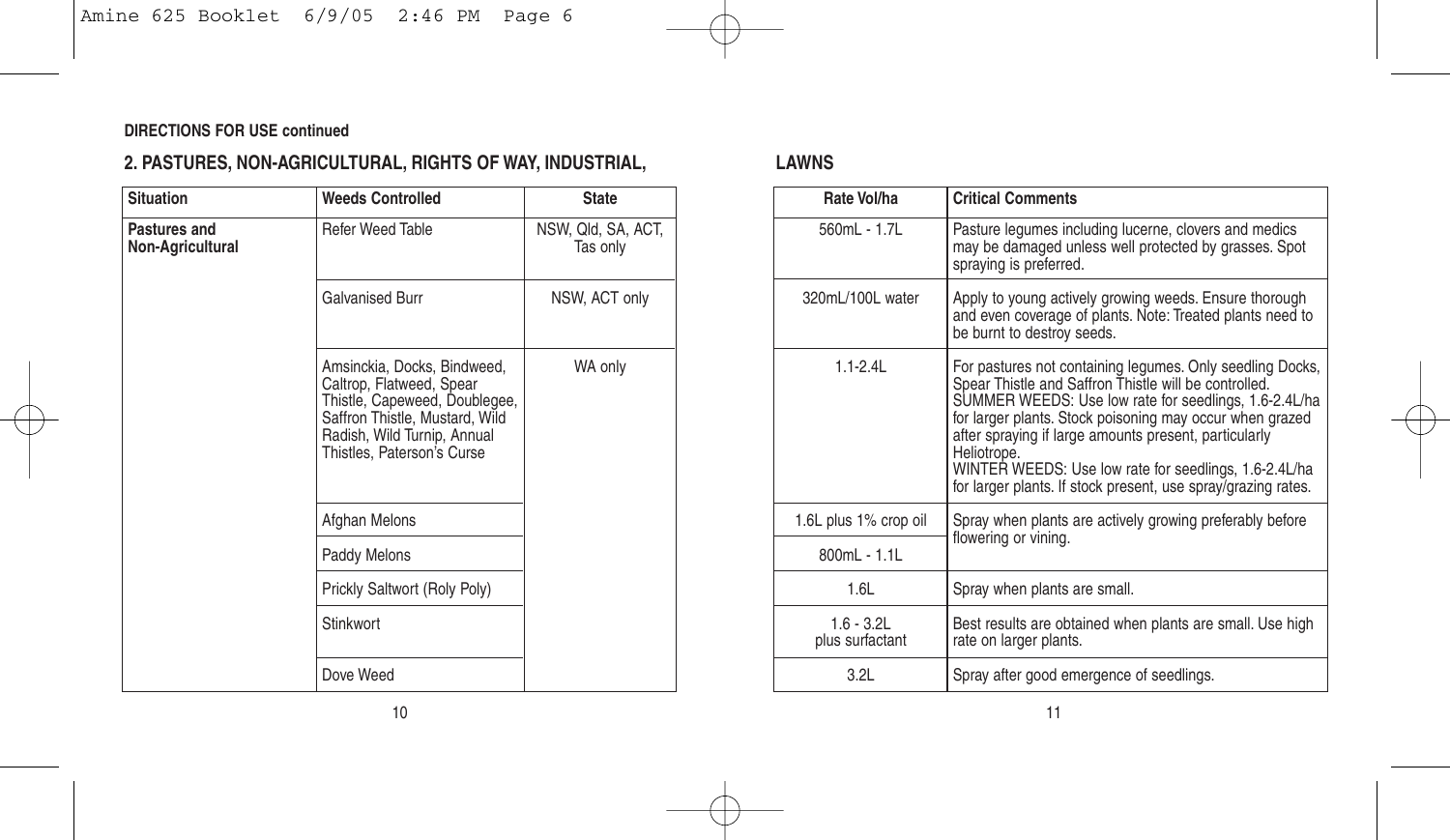#### **2. PASTURES, NON-AGRICULTURAL, RIGHTS OF WAY, INDUSTRIAL, LAWNS cont.**

| Situation                                 | <b>Weeds Controlled</b>      | <b>State</b>                   |  | Rate Vol/ha      | <b>Critical Comments</b>                                                                                                                                     |
|-------------------------------------------|------------------------------|--------------------------------|--|------------------|--------------------------------------------------------------------------------------------------------------------------------------------------------------|
| Pastures, Rights of Way<br>and Industrial | Boxthorn, Boneseed, Hawthorn | Vic, SA only                   |  | 80mL/10L water   | Spot Spraying: For I<br>seedlings.                                                                                                                           |
|                                           |                              |                                |  | Undiluted        | Cut stump: Apply or<br>freshly cut stumps.                                                                                                                   |
|                                           | Groundsel                    | NSW, Qld, ACT, SA<br>only      |  | 950mL/15L water  | MISTING: Lightly we                                                                                                                                          |
|                                           |                              |                                |  | 320mL/100L water | <b>HIGH VOLUME: The</b>                                                                                                                                      |
|                                           |                              | Tas only                       |  | 240mL/15L water  | <b>CUT STUMP: Swab</b><br>pouring can or Knap                                                                                                                |
|                                           |                              | Qld, NSW, ACT, SA,<br>Tas only |  | $2.9 - 4.4L$     | <b>AERIAL APPLICATI</b><br>growing.                                                                                                                          |
|                                           | Lantana                      | NSW, Qld, ACT, SA<br>only      |  | 320mL/100L water | Use a coarse spray<br>canopy and wet ster<br>of a wet Summer (N<br>but respraying of ne<br>Autumn, Broadcast<br>Summer to allow the<br>result to pasture leg |
|                                           | Mother of Millions           | NSW only                       |  | 400mL/100L water | Hand gun and Knap<br>leaves and plantlets<br>1000 at the rate of 1                                                                                           |

| Rate Vol/ha      | <b>Critical Comments</b>                                                                                                                                                                                                                                                                                                                                                                            |
|------------------|-----------------------------------------------------------------------------------------------------------------------------------------------------------------------------------------------------------------------------------------------------------------------------------------------------------------------------------------------------------------------------------------------------|
| 80ml /10l water  | Spot Spraying: For boneseed only, thoroughly wet plants or<br>seedlings.                                                                                                                                                                                                                                                                                                                            |
| Undiluted        | Cut stump: Apply or paint undiluted Rygel Amine 625 to<br>freshly cut stumps.                                                                                                                                                                                                                                                                                                                       |
| 950mL/15L water  | MISTING: Lightly wet plants.                                                                                                                                                                                                                                                                                                                                                                        |
| 320mL/100L water | HIGH VOLUME: Thoroughly wet plants.                                                                                                                                                                                                                                                                                                                                                                 |
| 240ml /15l water | CUT STUMP: Swab the cut stump immediately. Apply by a<br>pouring can or Knapsack spray.                                                                                                                                                                                                                                                                                                             |
| $29 - 44$        | AERIAL APPLICATION: Spray when Groundsel is actively<br>growing.                                                                                                                                                                                                                                                                                                                                    |
| 320mL/100L water | Use a coarse spray with sufficient pressure to penetrate<br>canopy and wet stems as well as foliage. Spray at the end<br>of a wet Summer (March to May). Defoliation should occur<br>but respraying of new growth will be necessary in following<br>Autumn. Broadcast grass seed and keep stock off following<br>Summer to allow the pasture to establish. Damage may<br>result to pasture lequmes. |
| 400mL/100L water | Hand gun and Knapsack only. A thorough coverage of<br>leaves and plantlets is necessary. Use Rygel Cropwett<br>1000 at the rate of 1.0mL of surfactant per 1L of mixture.                                                                                                                                                                                                                           |

 $12$  and  $13$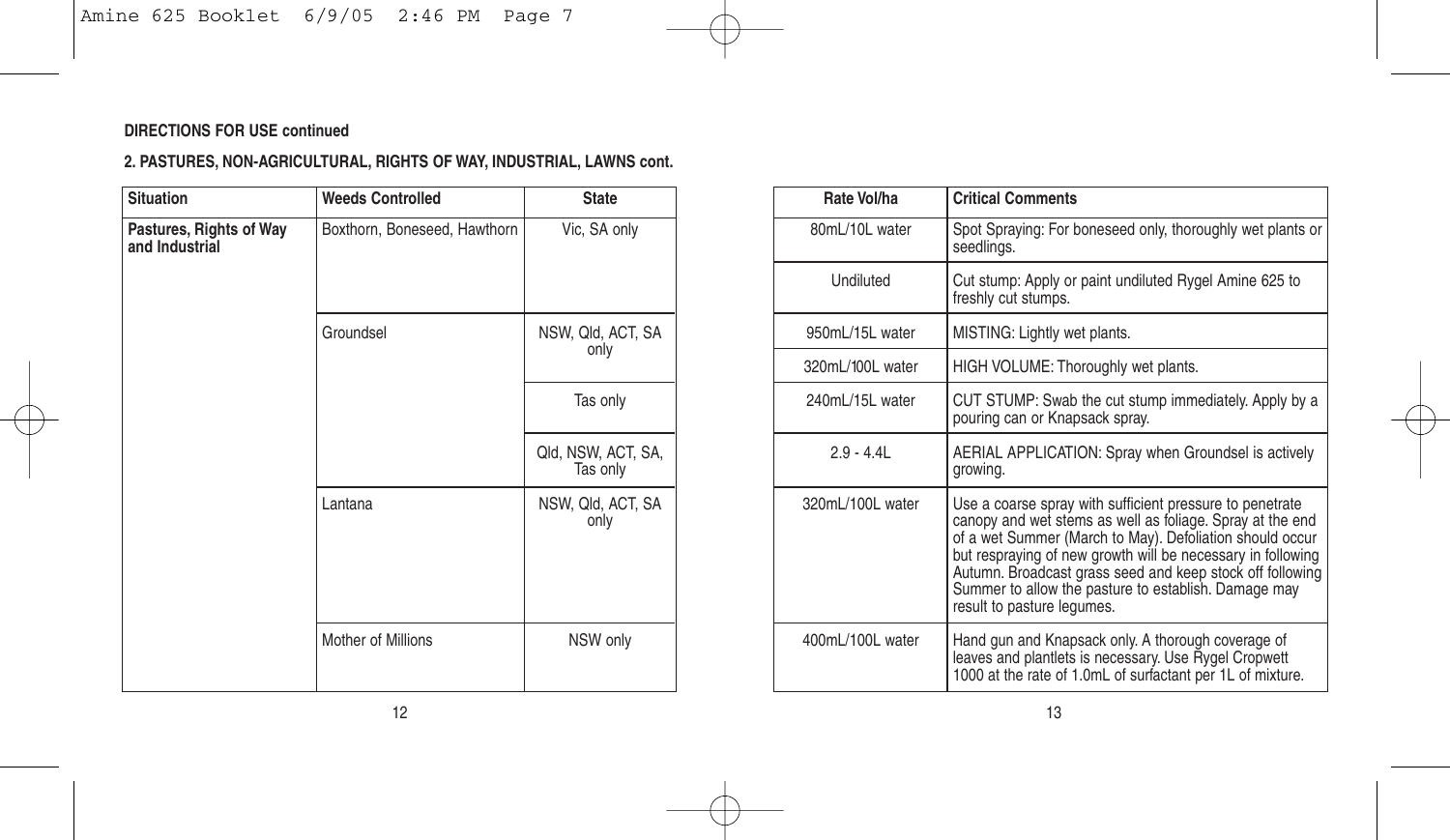#### **2. PASTURES, NON-AGRICULTURAL, RIGHTS OF WAY, INDUSTRIAL, LAWNS cont.**

| <b>Situation</b>                                  | <b>Weeds Controlled</b>                                                                                                                                                                                                                                                                                                                                                    | <b>State</b> | Rate Vol/ha      | <b>Critical Comments</b>                                                                    |
|---------------------------------------------------|----------------------------------------------------------------------------------------------------------------------------------------------------------------------------------------------------------------------------------------------------------------------------------------------------------------------------------------------------------------------------|--------------|------------------|---------------------------------------------------------------------------------------------|
| Pastures, Rights of Way<br>and Industrial (cont.) | Noogoora Burr,<br>Weir Vine (Ipomoea), Scarlet<br>Pimpernel (seedlings only),<br>White Eye (Mexican Clover)                                                                                                                                                                                                                                                                | Qld only     | 160mL/100L water | In all cases apply to<br>ensuring thorough o                                                |
|                                                   | Annual and Perennial Pigweed,<br>Artichoke Thistle, Bathurst Burr,<br>Billygoat Weed, Blue Snake<br>Weed, Burr Medic, Clockweed*,<br>Fleabanes, Galvanised Burr,<br>Hemlock, Hoary Cress*,<br>Kyalinga Weed (Whisker Grass),<br>Knobweed, Milky Cotton<br>Bushes, Parthenium Weed,<br>Paterson's Curse, Saffron,<br>Thistle, Star Burr, Thornapple,<br>Variegated Thistle* |              | 320mL/100L water | In all cases apply to<br>ensuring thorough o<br>* Spray rosette stag<br>* Repeat spraying n |
|                                                   | <b>Rubber Vine</b>                                                                                                                                                                                                                                                                                                                                                         | Qld only     | 160mL/10L water  | Apply to freshly cut                                                                        |
|                                                   | Sesbania Pea                                                                                                                                                                                                                                                                                                                                                               |              | 560 - 900mL      |                                                                                             |
|                                                   | Water Hyacinth                                                                                                                                                                                                                                                                                                                                                             |              | $3.5 - 5.3L$     | Apply in 2,200 to 3,                                                                        |
|                                                   | Wild Tobacco Tree                                                                                                                                                                                                                                                                                                                                                          |              | 240mL/15L water  | <b>Cut Stump Treatmer</b><br>cutting. Apply by po                                           |
|                                                   |                                                                                                                                                                                                                                                                                                                                                                            |              |                  |                                                                                             |

| <b>Rate Vol/ha</b> | <b>Critical Comments</b>                                                                                                                      |
|--------------------|-----------------------------------------------------------------------------------------------------------------------------------------------|
| 160ml /100L water  | In all cases apply to young, actively growing weeds,<br>ensuring thorough coverage.                                                           |
| 320mL/100L water   | In all cases apply to young, actively growing weeds,<br>ensuring thorough coverage.<br>* Spray rosette stage.<br>* Repeat spraying necessary. |
| 160mL/10L water    | Apply to freshly cut stump.                                                                                                                   |
| 560 - 900ml        |                                                                                                                                               |
| $3.5 - 5.3L$       | Apply in 2,200 to 3,300L water/ha                                                                                                             |
| 240ml /15l water   | Cut Stump Treatment: Swab cut stump within 1 hour of<br>cutting. Apply by pouring can or knapsack sprayer.                                    |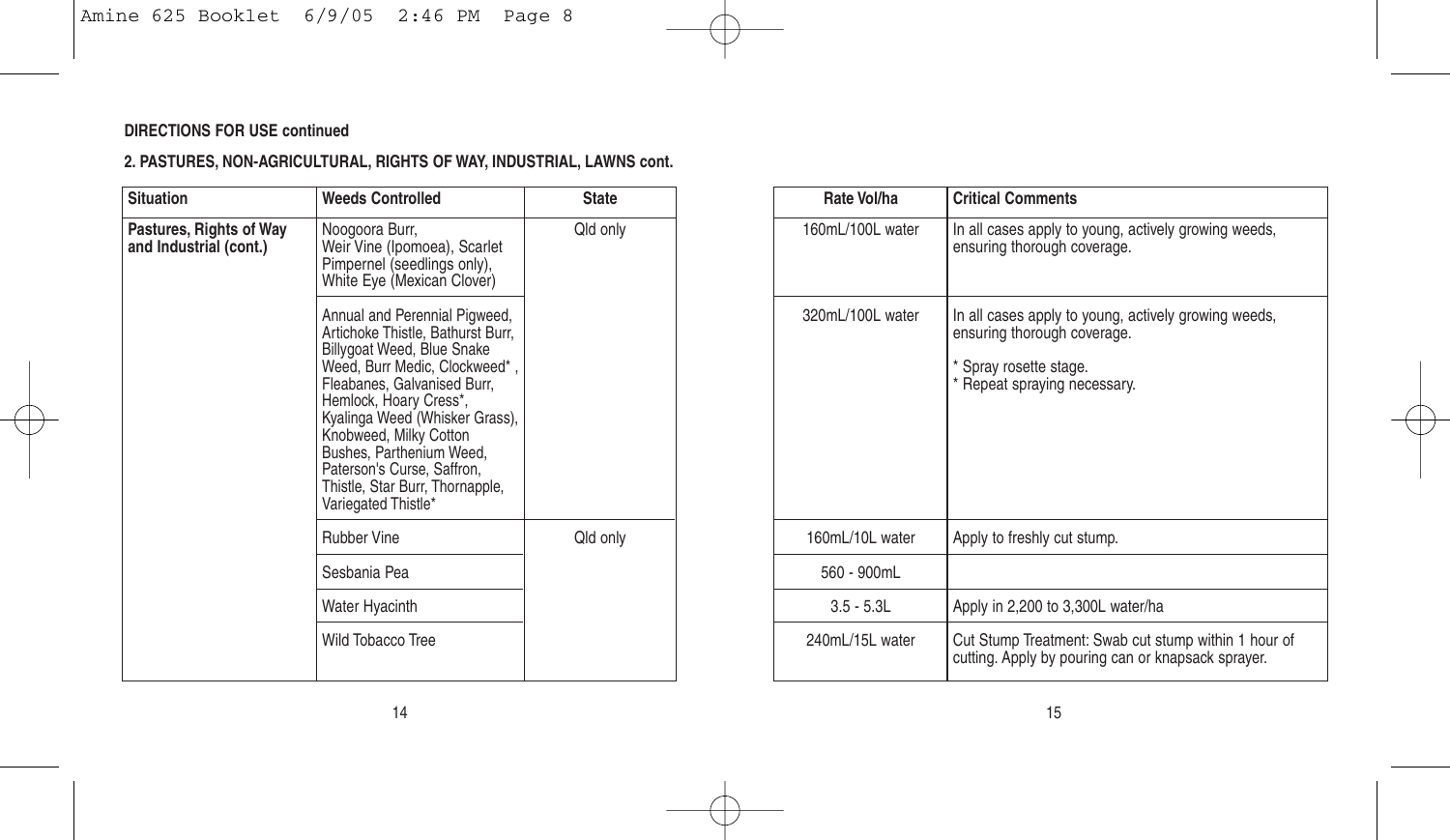#### **2. PASTURES, NON-AGRICULTURAL, RIGHTS OF WAY, INDUSTRIAL, LAWNS cont.**

| <b>Situation</b>                                                                                    | <b>Weeds Controlled</b>                                                                                                                              | <b>State</b>  | Rate Vol/ha                                   | <b>Critical Comments</b>                                                                                                                                                          |
|-----------------------------------------------------------------------------------------------------|------------------------------------------------------------------------------------------------------------------------------------------------------|---------------|-----------------------------------------------|-----------------------------------------------------------------------------------------------------------------------------------------------------------------------------------|
| <b>Conservation Tillage</b><br>- Direct Drilling,<br>Surface Sowing or<br><b>Fallow Maintenance</b> | Charlock, Mustards, Shepherd's<br>Purse, Saffron, Slender, Spear<br>and Variegated Thistles*, Turnip<br>Weed, Wild Radish, Wild Turnip               | All States    | 560mL - 1.6L                                  | Apply to actively gro<br>Observe plant back<br>leaflet.<br>* Warning: Treated p                                                                                                   |
|                                                                                                     | Clover, Sorrel                                                                                                                                       |               | 1.1L/ha plus 280-400mL/ha<br>dicamba (500g/L) | Apply to actively gro<br>pasture seed for at                                                                                                                                      |
| Pastures - Spray Graze<br><b>Techniques</b>                                                         |                                                                                                                                                      |               |                                               | PRECAUTION, An i<br>may be eaten by sto<br>Capeweed, Paterso<br>deaths could result<br>With Paterson's Cur<br>destined for slaught<br>grazing. Avoid grazi<br>not graze horses or |
|                                                                                                     | Amsinckia, Thistles, Capeweed,<br>Doublegee, Mustard, Paterson's<br>Curse, Wild Turnip, Wild Radish,<br>Docks, Geranium, Erodium                     | SA only       | 560mL                                         | Apply from 6 weeks<br>end of August. Seve<br>4-5 times normal rat<br>level of grazing for 6                                                                                       |
|                                                                                                     | Annual Thistles, Capeweed,<br>Doublegee, Mustards,<br>Paterson's Curse, Wild Turnip,<br>Saffron Thistle, Spear Thistle,<br>Geranium, Slender Thistle | Tas, Vic only |                                               | over grazing, then re<br>high stocking rates<br>from flowering. Rep<br>years for complete of                                                                                      |

| Rate Vol/ha                                   | <b>Critical Comments</b>                                                                                                                                                                                                                                                                                                                                                                                                                                                   |
|-----------------------------------------------|----------------------------------------------------------------------------------------------------------------------------------------------------------------------------------------------------------------------------------------------------------------------------------------------------------------------------------------------------------------------------------------------------------------------------------------------------------------------------|
| 560mL - 1.6L                                  | Apply to actively growing young plants. Before sowing:<br>Observe plant back periods given in the table on this<br>leaflet<br>* Warning: Treated plants may become toxic to stock.                                                                                                                                                                                                                                                                                         |
| 1.1L/ha plus 280-400mL/ha<br>dicamba (500g/L) | Apply to actively growing plants in Autumn. Do not sow<br>pasture seed for at least 30 days after application.                                                                                                                                                                                                                                                                                                                                                             |
|                                               | PRECAUTION. An increased quantity of poisonous plants<br>may be eaten by stock using Spray-Graze eg. Caltrop.<br>Capeweed, Paterson's Curse, Variegated Thistle and<br>deaths could result from causes such as nitrate poisoning.<br>With Paterson's Curse, preferably graze stock soon<br>destined for slaughter and avoid extended periods of<br>grazing. Avoid grazing with young or breeding stock. Do<br>not graze horses or pigs on Paterson's Curse.                |
| 560mL                                         | Apply from 6 weeks after opening rains in Autumn until the<br>end of August. Seven days after spraying stock paddock at<br>4-5 times normal rate, preferably with sheep. Maintain this<br>level of grazing for 6 weeks or until pasture shows signs of<br>over grazing, then return to normal stocking levels. Use<br>high stocking rates in following Spring to prevent weeds<br>from flowering. Repeat treatments may be required for 2-3<br>years for complete control. |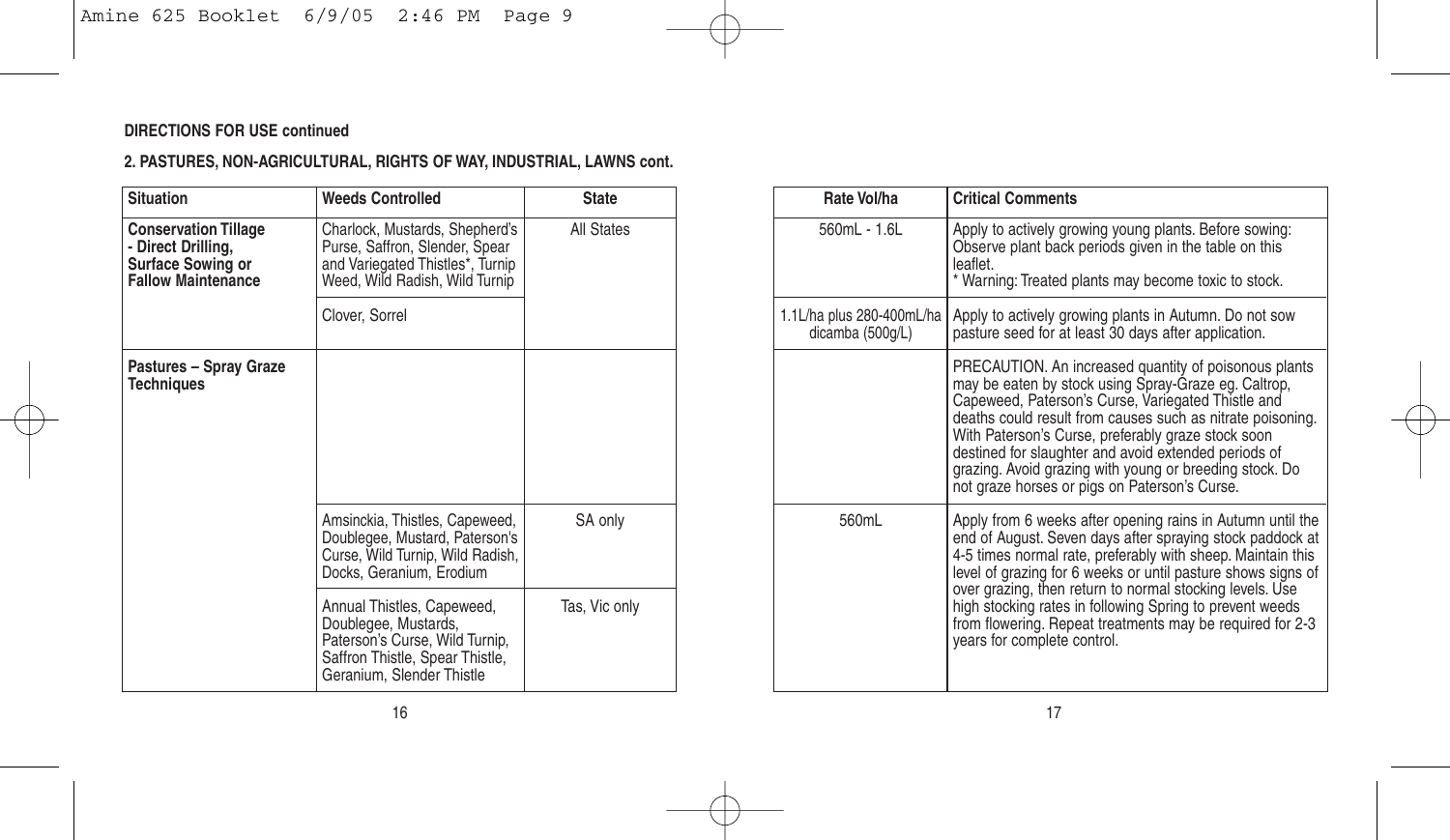#### **2. PASTURES, NON-AGRICULTURAL, RIGHTS OF WAY, INDUSTRIAL, LAWNS cont.**

| <b>Situation</b>                             | <b>Weeds Controlled</b>                                                                                                                                                          | <b>State</b>  | Rate Vol/ha     | <b>Critical Comments</b>                                                                                                                                                                    |
|----------------------------------------------|----------------------------------------------------------------------------------------------------------------------------------------------------------------------------------|---------------|-----------------|---------------------------------------------------------------------------------------------------------------------------------------------------------------------------------------------|
| Pastures - Spray Graze<br>Techniques (cont.) | Amsinckia, Docks (seedling<br>only), Capeweed, Doublegee,<br>Mustard, Wild Radish, Wild<br>Turnip, Paterson's Curse,<br><b>Annual Thistles</b>                                   | WA only       | 600-800mL       | Apply from 6 weeks<br>end of August. Seve<br>4-5 times normal rat<br>level of grazing for 6<br>over grazing, then re<br>high stocking rates<br>from flowering. Rep<br>years for complete of |
|                                              | Spear Thistle, Saffron Thislte                                                                                                                                                   |               | 1.2L            | Apply to Saffron Thi<br>plants are running u<br>damaged at this rate<br>medic pastures.                                                                                                     |
|                                              | Melons                                                                                                                                                                           |               | $1.6L + 1%$ oil | Heavy stocking on y<br>provides effective co                                                                                                                                                |
|                                              | <b>Docks</b>                                                                                                                                                                     | Vic only      | 1.1L            | Apply in September<br>recommendations a                                                                                                                                                     |
|                                              | Caltrop, Capeweed, Charlock,<br>Mustards, Paterson's Curse,<br>Shepherd's Purse, Saffron,<br>Slender, Spear or Variegated<br>Thistles*, Turnip Weed, Wild<br>Radish, Wild Turnip | NSW, ACT only | 280mL-1.1L      | Spray actively growi<br>7-10 days after spra<br>effective). Stocking r<br>than normal until we<br>survival of desirable<br>and Medics may be<br>before spraying. Oth                        |

| Rate Vol/ha      | <b>Critical Comments</b>                                                                                                                                                                                                                                                                                                                                                                                                                                                   |
|------------------|----------------------------------------------------------------------------------------------------------------------------------------------------------------------------------------------------------------------------------------------------------------------------------------------------------------------------------------------------------------------------------------------------------------------------------------------------------------------------|
| 600-800mL        | Apply from 6 weeks after opening rains in Autumn until the<br>end of August. Seven days after spraying stock paddock at<br>4-5 times normal rate, preferably with sheep. Maintain this<br>level of grazing for 6 weeks or until pasture shows signs of<br>over grazing, then return to normal stocking levels. Use<br>high stocking rates in following Spring to prevent weeds<br>from flowering. Repeat treatments may be required for 2-3<br>years for complete control. |
| 1.2L             | Apply to Saffron Thistle at the end of September when<br>plants are running up to flower. Sub-clovers may be<br>damaged at this rate and use is not recommended for all<br>medic pastures.                                                                                                                                                                                                                                                                                 |
| $1.61 + 1\%$ oil | Heavy stocking on young plants sprayed with 800mL/ha<br>provides effective control.                                                                                                                                                                                                                                                                                                                                                                                        |
| 1.1L             | Apply in September only and follow other<br>recommendations above.                                                                                                                                                                                                                                                                                                                                                                                                         |
| 280mL-1.1L       | Spray actively growing 6-8 week old weeds. Introduce stock<br>7-10 days after spraying, preferably sheep (cattle are less<br>effective). Stocking rate should be at least 5 times heavier<br>than normal until weeds have been reduced, but before<br>survival of desirable pasture species is threatened. Lucerne<br>and Medics may be damaged and should be grazed short<br>before spraying. Other legumes may be affected.                                              |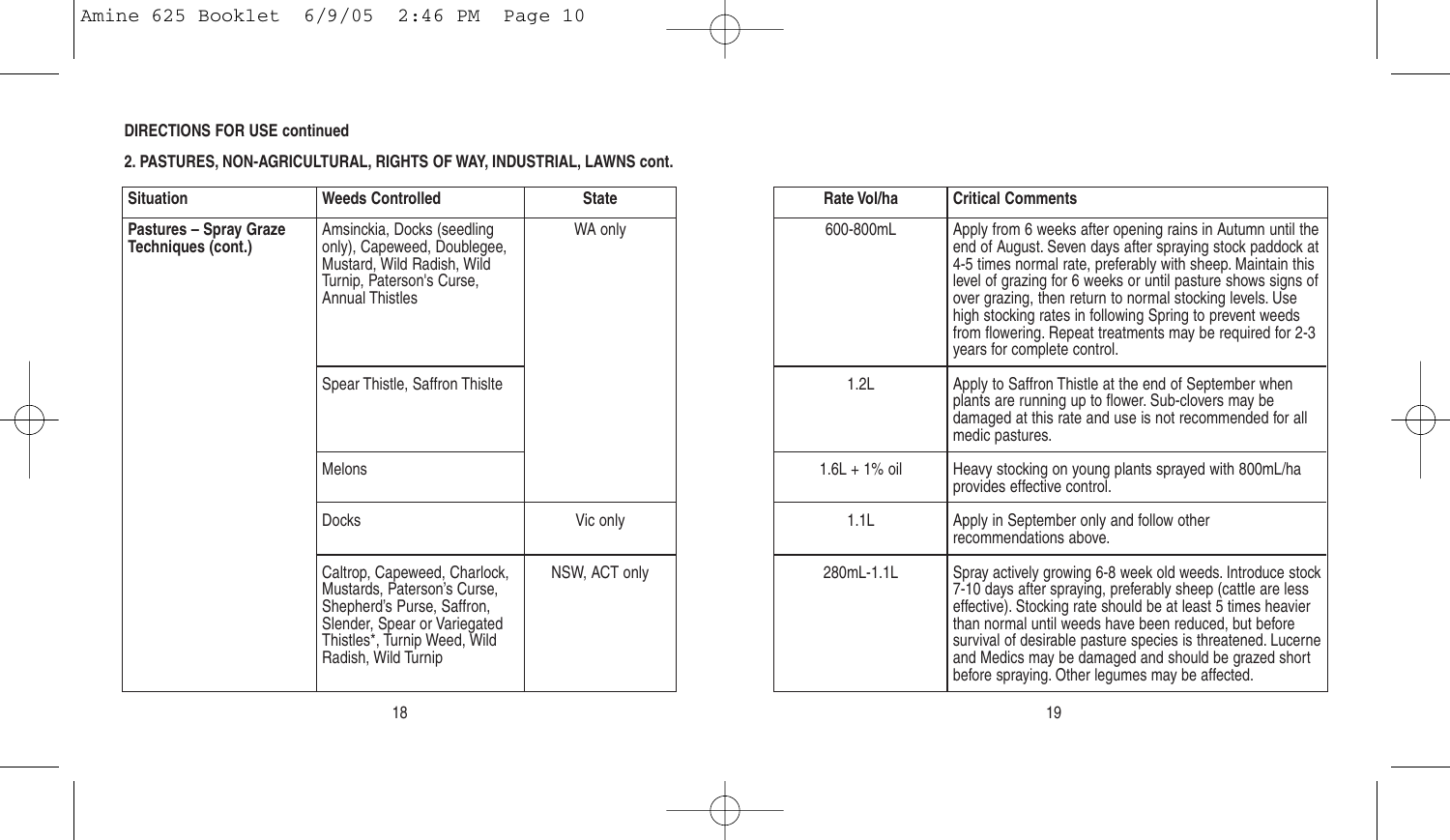### **2. PASTURES, NON-AGRICULTURAL, RIGHTS OF WAY, INDUSTRIAL, LAWNS cont.**

| Situation             | <b>Weeds Controlled</b> | <b>State</b>  | Rate Vol/ha                          | <b>Critical Comments</b>                        |
|-----------------------|-------------------------|---------------|--------------------------------------|-------------------------------------------------|
| Lawns, Playing fields | Refer Weed Table        | Qld. NSW only | 1.5-3.0mL/1L water or<br>1.6-3.2L/ha | Wet foliage thorough<br>l before and at least 1 |
|                       |                         | WA only       | 40mL/10-15L<br>water/100 $m2$        | I DO NOT use on But                             |

#### **3. SPOT SPRAYING**

| <b>Situation</b>            | <b>Weeds Controlled</b> | <b>State</b> | Mixing Rates - Comments                                                   |
|-----------------------------|-------------------------|--------------|---------------------------------------------------------------------------|
| <b>High Volume Spraying</b> | Refer to Weed Table     | All States   | Add 1/10th of rate on Weed<br>$1000m^2$ (1/10th ha), eq. If ra            |
| <b>Knapsack Application</b> | Refer to Weed Table     | All States   | Add 1/100th of rate on Wee<br>  100m <sup>2</sup> (1/100th ha). eq. If ra |

| Rate Vol/ha                            | <b>Critical Comments</b>                                                                            |
|----------------------------------------|-----------------------------------------------------------------------------------------------------|
| 1.5-3.0mL/1L water or<br>1.6-3.2L/ha   | Wet foliage thoroughly. DO NOT mow lawn for 1 week<br>before and at least 1 week after application. |
| 40mL/10-15L<br>water/100m <sup>2</sup> | DO NOT use on Buffalo grass (WA only)                                                               |

| Mixing Rates - Comments                                                                                                                                                             |
|-------------------------------------------------------------------------------------------------------------------------------------------------------------------------------------|
| Add 1/10th of rate on Weed Table to 150L of water. Each 150 litres of mix will cover<br>1000m <sup>2</sup> (1/10th ha), eq. If rate in Weed Table is 1.4L, use 140mL/150L water.    |
| Add 1/100th of rate on Weed Table to 10 litres of water. Each 10 litres of mix will cover<br>100m <sup>2</sup> (1/100th ha), eq. If rate in Weed Table is 1.4L, use 14mL/10L water. |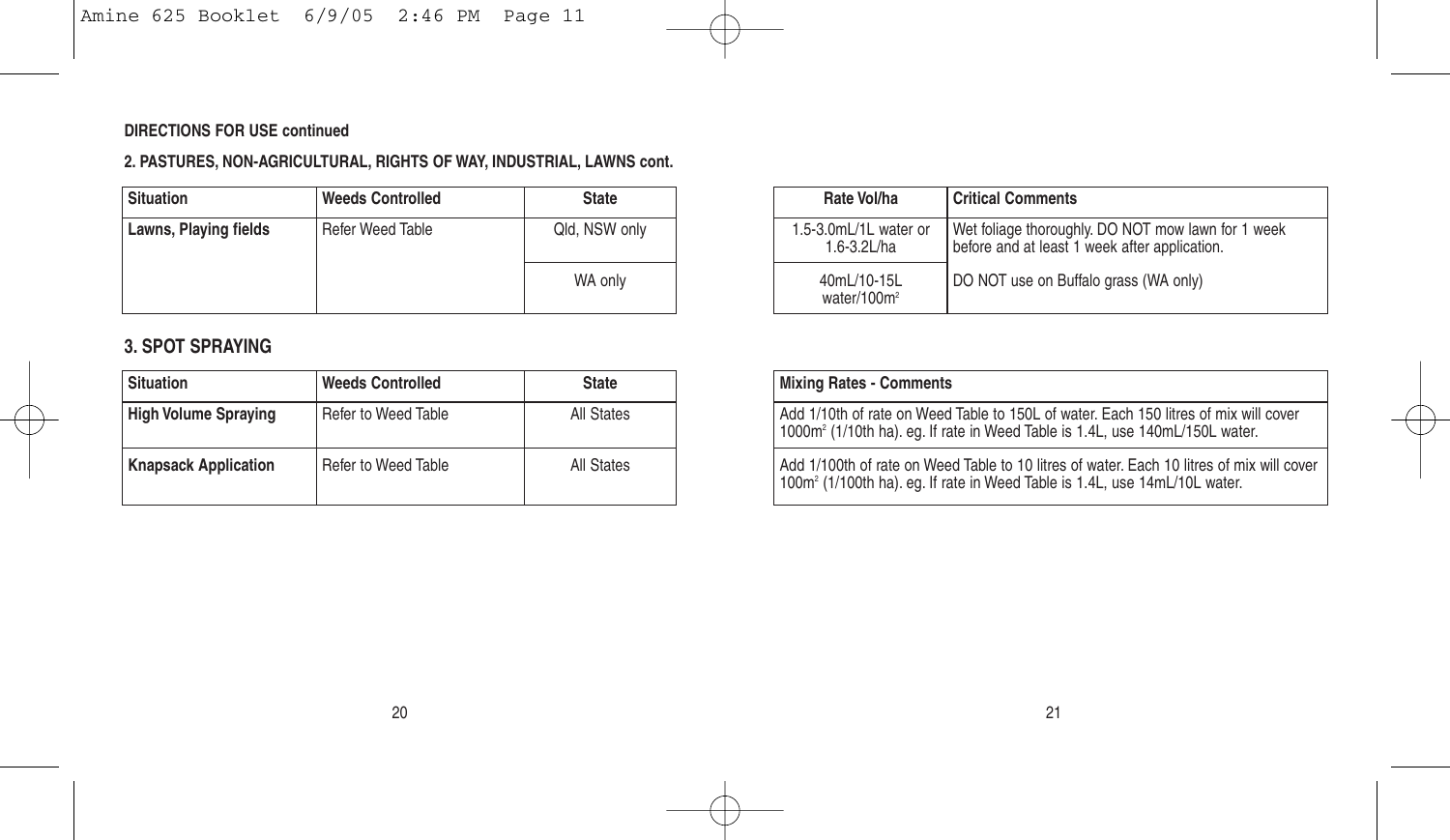| MAXIMUM TOLERANCE FOR USE IN WHEAT. BARLEY. OATS AND TRITICALE                                                                 |                    |                                           |                                                                                  |  | INCLUDING TOLERANCE FOR UNDERSOWN LEGUMES. |                                                            |                                                                    |                                  |
|--------------------------------------------------------------------------------------------------------------------------------|--------------------|-------------------------------------------|----------------------------------------------------------------------------------|--|--------------------------------------------|------------------------------------------------------------|--------------------------------------------------------------------|----------------------------------|
| Crop<br>Vic<br>Qld<br><b>NSW/ACT</b>                                                                                           |                    |                                           | Vic                                                                              |  | <b>SA</b>                                  |                                                            | Tas                                                                |                                  |
|                                                                                                                                |                    |                                           | <b>Early Tillering</b>                                                           |  | <b>Tillered Boot Stage</b>                 |                                                            | <b>Tillered</b><br>to Boot (Z15-35)                                | Till<br>to E                     |
| <b>Cereal Rye</b><br>Wheat<br>Barley<br>Oats<br>Triticale<br><b>Undersown Clovers</b><br>Undersown Medics<br>Undersown Lucerne | 1.8L/ha<br>1.4L/ha | ı.7L/ha<br>l.4L/ha<br>800mL/ha<br>1.4L/ha | 225mL/ha<br>225mL/ha<br>225mL/ha<br>225mL/ha<br>225mL/ha<br>225mL/ha<br>225mL/ha |  | 1.4L/ha<br>1.4L/ha<br>800mL/ha             | $1.4$ L/ha<br>1.7L/ha<br>1.4L/ha<br>900mL/ha<br>$1.4$ L/ha | 1.7L/ha<br>1.4L/ha<br>l.3L/ha<br>1.7L/ha<br>680mL/ha<br>Nil<br>Nil | 1.71<br>1.4<br>800<br>560<br>560 |

### **NOT TO BE USED FOR ANY PURPOSE, OR IN ANY MANNER, CONTRARY TO THIS LABEL UNLESS AUTHORISED UNDER APPROPRIATE LEGISLATION.**

**WITHHOLDING PERIOD: PASTURE, CEREAL CROPS - DO NOT GRAZE OR CUT FOR STOCK FOOD FOR 7 DAYS AFTER APPLICATION.**

| INCLUDING TOLERANCE FOR UNDERSOWN LEGUMES. |                                                         |                                                                    |                                                              |  |  |  |  |
|--------------------------------------------|---------------------------------------------------------|--------------------------------------------------------------------|--------------------------------------------------------------|--|--|--|--|
| Vic                                        | <b>SA</b>                                               | <b>WA</b>                                                          | Tas                                                          |  |  |  |  |
| <b>Tillered Boot Stage</b>                 |                                                         | <b>Tillered</b><br>to Boot (Z15-35)                                | Tillered<br>to Boot (Z15-35)                                 |  |  |  |  |
| 1.4L/ha<br>1.4L/ha<br>800mL/ha             | 1.4L/ha<br>$1.7$ L/ha<br>1.4L/ha<br>900mL/ha<br>1.4L/ha | 1.7L/ha<br>1.4L/ha<br>1.3L/ha<br>1.7L/ha<br>680mL/ha<br>Nil<br>Nil | $1.7$ L/ha<br>$1.4$ L/ha<br>800mL/ha<br>560mL/ha<br>560mL/ha |  |  |  |  |

**HARVEST WITHHOLDING PERIOD: NOT REQUIRED WHEN USED AS DIRECTED.**

**IN TASMANIA, THIS PRODUCT MAY ONLY BE USED FROM 15 APRIL TO 15 SEPTEMBER UNLESS OTHERWISE PERMITTED BY THE REGISTRAR OF PESTICIDES.**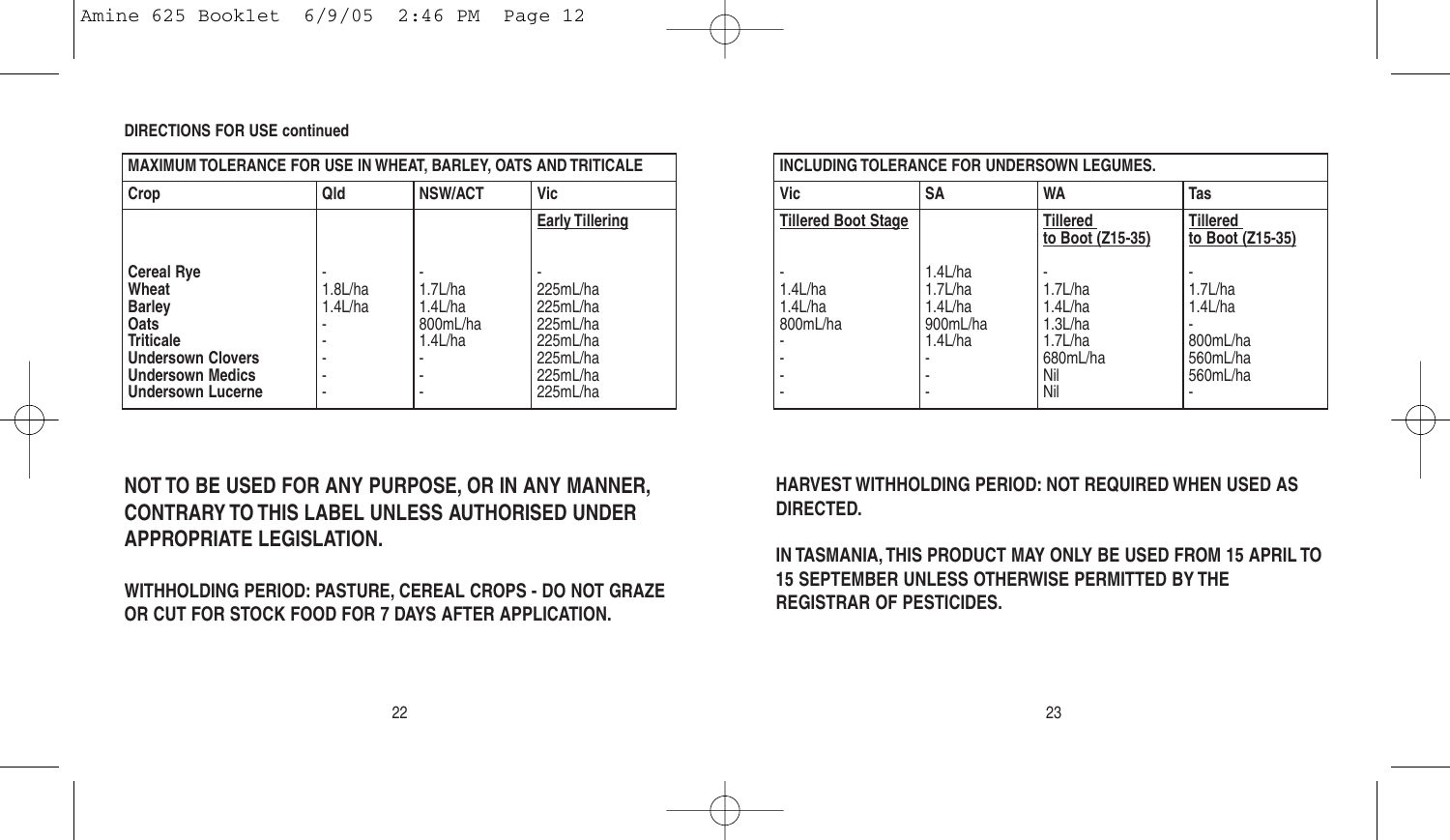#### **WEED TABLE**

**NOTE:** Where weeds are to be sprayed in a CROP or PASTURE use only the rate<br>given for the particular crop or situation indicated under the Directions for Use table.<br>In most cases this will give control, however some hard advanced stages of growth may only be suppressed. The rates listed in the Weed Table<br>below are for use where weeds only are present and no crop or pasture is involved.<br>Use at these rates in a crop or pasture other than for This product should only be used in those States where a rate or range of rates is indicated for the particular weeds listed.

| Weeds                                                                                                                                | <b>Application Rate per Hectare</b> |                                                                      |             |                                                  |              | <b>Application Rate per Hectare</b> |                           |
|--------------------------------------------------------------------------------------------------------------------------------------|-------------------------------------|----------------------------------------------------------------------|-------------|--------------------------------------------------|--------------|-------------------------------------|---------------------------|
|                                                                                                                                      |                                     |                                                                      | Crop        |                                                  |              | Crop                                | <b>Pastures</b>           |
|                                                                                                                                      | Vic                                 | <b>NSW, ACT</b>                                                      | <b>SA</b>   | Qld                                              | <b>TAS</b>   | <b>WA</b>                           | NSW, SA, Qld, Tas<br>only |
| Amaranthus spp.<br>Amsinckia<br>Apple of Peru<br><b>Bathurst Burr</b><br><b>Bellvine</b><br><b>Billygoat Weed</b><br><b>Bindweed</b> |                                     | 560mL-1.1L<br>560mL-1.1L<br>800mL-1.1L<br>1.8L<br>3.4L<br>560mL-1.1L | $1.7 - 2.2$ | 900mL<br>900mL<br>900mL<br>1.8L<br>3.4L<br>900mL | 1.1L<br>1.1L | ۰<br>٠<br>۰<br>1.1L                 | 800mL-1.1L not SA         |
| <b>Blackberry Nightshade</b><br><b>Blackeyed Susan</b><br><b>Blue Snakeweed</b><br><b>California Burr</b><br><b>Cape Tulip</b>       |                                     | 1.8L<br>1.8L<br>800mL-1.1L                                           |             | 1.8L<br>1.8L<br>900mL                            |              | 640mL-<br>1.3L                      | 800mL-1.1L not SA         |

| Application Rate per Hectare   Critical Comments |                           |                                                                                                                                                      |  |
|--------------------------------------------------|---------------------------|------------------------------------------------------------------------------------------------------------------------------------------------------|--|
| Crop                                             | <b>Pastures</b>           |                                                                                                                                                      |  |
| <b>WA</b>                                        | NSW, SA, Qld, Tas<br>only |                                                                                                                                                      |  |
|                                                  |                           | Spray young plants.                                                                                                                                  |  |
| 1.1L                                             | 800mL-1.1L not SA         | Spray young plants. Susceptible when young.<br>Spray seedlings only.<br>Spray before seeding. Advanced stages susceptible.<br>Spray at young stages. |  |
| 640mL-<br>1.3L                                   | 800mL-1.1L not SA         | Apply at pre-flowering, preferably young stages.<br>Spray seedlings at young stages only.<br>Spray seedlings only.<br>Low rate for cormils only*     |  |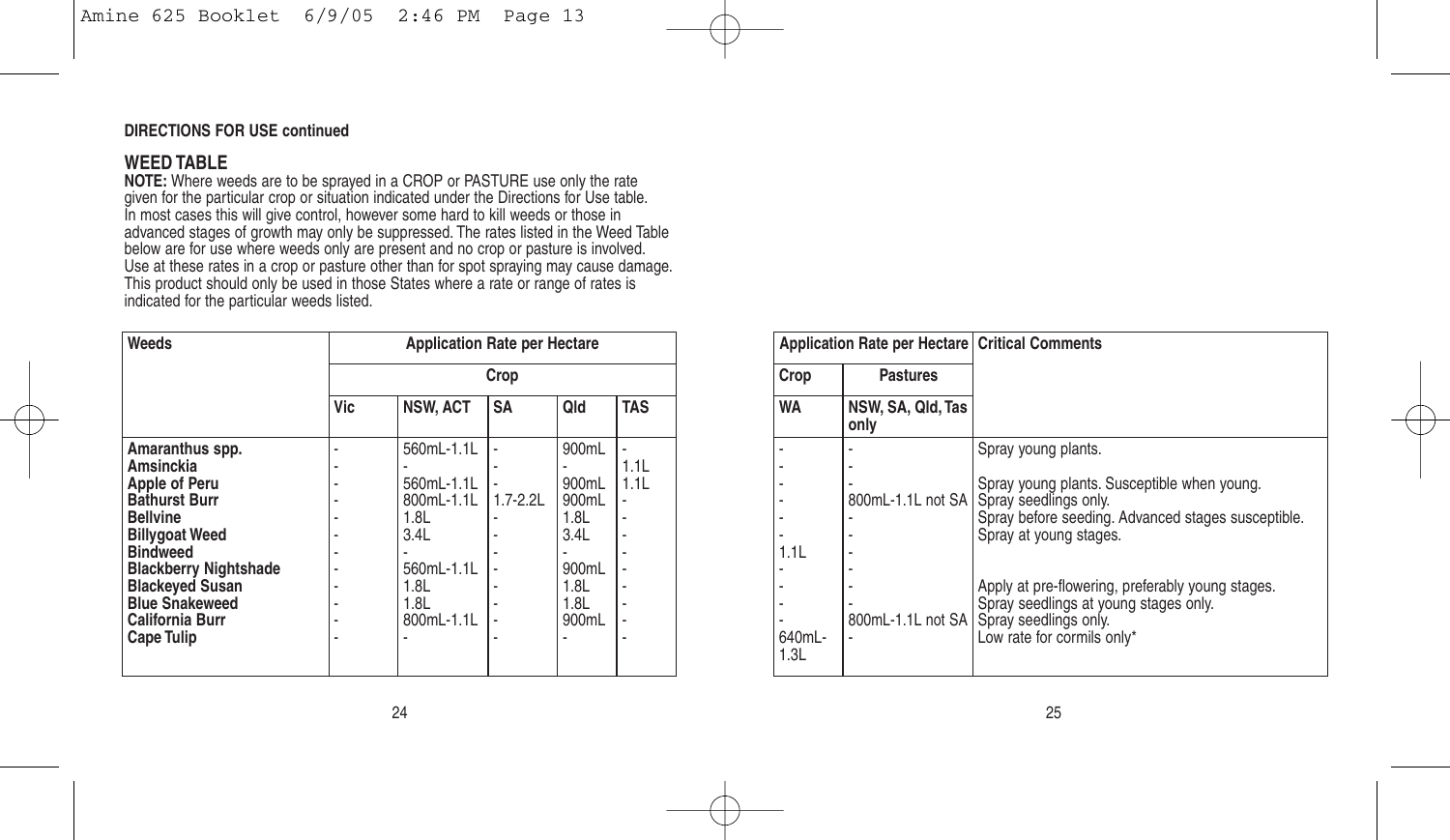| Weeds                                                                                                                                                                                                                                                                                                                                                                             |                                                            | <b>Application Rate per Hectare</b>                                                                    |                                                                | <b>Application Rate per Hectare</b>                                            |                                      |                                              |                                                                             |
|-----------------------------------------------------------------------------------------------------------------------------------------------------------------------------------------------------------------------------------------------------------------------------------------------------------------------------------------------------------------------------------|------------------------------------------------------------|--------------------------------------------------------------------------------------------------------|----------------------------------------------------------------|--------------------------------------------------------------------------------|--------------------------------------|----------------------------------------------|-----------------------------------------------------------------------------|
|                                                                                                                                                                                                                                                                                                                                                                                   |                                                            |                                                                                                        | Crop                                                           |                                                                                |                                      | Crop                                         | <b>Pasture</b>                                                              |
|                                                                                                                                                                                                                                                                                                                                                                                   | Vic                                                        | <b>NSW, ACT</b>                                                                                        | <b>SA</b>                                                      | Qld                                                                            | Tas                                  | <b>WA</b>                                    | NSW, SA, Qld, Tas<br>only                                                   |
| Capeweed<br>Caltrop<br><b>Castor Oil Plant</b><br>Charlock<br>Clover<br><b>Cobbler's Peas</b><br><b>Common Ice Plant</b><br><b>Common Sida</b><br><b>Common Sowthistle</b><br><b>Docks</b><br><b>Doveweed</b><br>Fat Hen<br><b>Flannel Weed</b><br><b>Flat Weed</b><br>Fumitory - red<br>Fumitory - white<br>Heliotrope<br><b>Hexham Scent or Melilotus</b><br><b>Hoary Cress</b> | 1.4L<br>560mL-<br>800mL<br>1.4L<br>800mL<br>1.4L<br>900mL- | 800mL-1.7L<br>3.4L<br>560mL-1.1L<br>1.2L<br>1.8L<br>1.8L<br>1.8L<br>560mL-1.7L<br>1.8L<br>$1.1 - 1.7L$ | 1.7L<br>560mL<br>1.1L<br>1.4L<br>1.7L<br>560mL<br>1.1L<br>1.4L | 900mL<br>3.4L<br>1.8L<br>1.8L<br>1.8L<br>1.4L<br>900mL<br>1.8L<br>1.4L<br>1.4L | 1.4L<br>1.4L<br>1.4L<br>1.4L<br>1.4L | 1.1L<br>1.1L<br>1.1L<br>1.1L<br>1.1L<br>1.1L | $1.7 - 2.8$ L<br>800mL-1.1L<br>3.2L SA only<br>$1.1 - 1.7L$<br>$1.4 - 1.7L$ |
|                                                                                                                                                                                                                                                                                                                                                                                   | 1.4L                                                       |                                                                                                        |                                                                |                                                                                |                                      |                                              |                                                                             |

| Application Rate per Hectare   Critical Comments |                                                                             |                                                                                                                                                                                                                                                                                                                                                                                                                                                                                                                    |
|--------------------------------------------------|-----------------------------------------------------------------------------|--------------------------------------------------------------------------------------------------------------------------------------------------------------------------------------------------------------------------------------------------------------------------------------------------------------------------------------------------------------------------------------------------------------------------------------------------------------------------------------------------------------------|
| Crop                                             | Pasture                                                                     |                                                                                                                                                                                                                                                                                                                                                                                                                                                                                                                    |
| WA                                               | NSW, SA, Qld, Tas<br>only                                                   |                                                                                                                                                                                                                                                                                                                                                                                                                                                                                                                    |
| 1.1L<br>1.1L<br>1.1L<br>1.1L<br>1.1L<br>1.1L     | $1.7 - 2.8$ L<br>800mL-1.1L<br>3.2L SA only<br>$1.1 - 1.7L$<br>$1.4 - 1.7L$ | Spray seedlings to rosette stage.<br>Moderately susceptible.<br>Spray at young stage.<br>Spray at rosette stage.<br>Apply at pre-flowering, preferably young stages.<br>Spray seedling or young stages only.<br>Apply at pre-flowering, preferably young stages.<br>Spray at multiple leaf stage. -effective only on seedlings.<br>Spray pre-flowering.<br>Spray seedling or young stages only.<br>Spray at multiple leaf stage.<br>Spray multiple leaf stage before seeding.<br>Spray rosettes and pre-flowering. |
|                                                  |                                                                             |                                                                                                                                                                                                                                                                                                                                                                                                                                                                                                                    |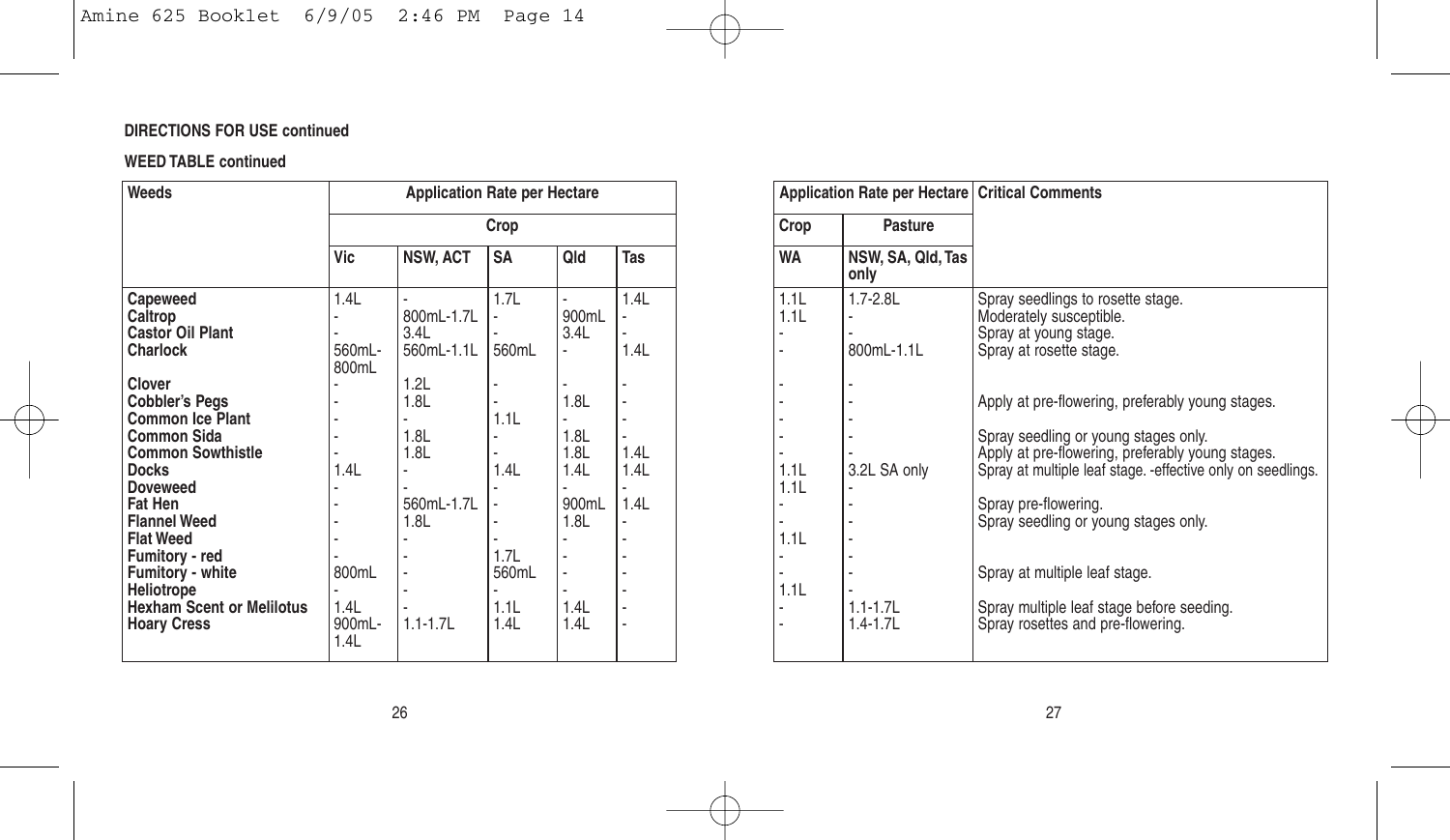| Weeds                                                                                                                                                                                                                                                                                                                                      | <b>Application Rate per Hectare</b><br>Crop |                                                                                              |                                |                                                                 |      | <b>Application Rate per Hectare</b>   |                                                                              |  |
|--------------------------------------------------------------------------------------------------------------------------------------------------------------------------------------------------------------------------------------------------------------------------------------------------------------------------------------------|---------------------------------------------|----------------------------------------------------------------------------------------------|--------------------------------|-----------------------------------------------------------------|------|---------------------------------------|------------------------------------------------------------------------------|--|
|                                                                                                                                                                                                                                                                                                                                            |                                             |                                                                                              |                                |                                                                 |      | Crop                                  | <b>Pasture</b>                                                               |  |
|                                                                                                                                                                                                                                                                                                                                            | Vic                                         | <b>NSW, ACT</b>                                                                              | <b>SA</b>                      | Qld                                                             | Tas  | <b>WA</b>                             | NSW, SA, Qld, Tas<br>only                                                    |  |
| <b>Hogweed / Wireweed</b>                                                                                                                                                                                                                                                                                                                  | 1.4L                                        |                                                                                              |                                | 1.4L                                                            |      |                                       |                                                                              |  |
| Horehound<br><b>Indian Hedge Mustard</b><br>Khaki Weed<br><b>Knobweed</b><br><b>Lincoln Weed</b><br><b>London Rocket</b><br>Lupins<br>Melons - Camel, Paddy<br><b>Mexican Poppy</b><br><b>Mintweed</b><br><b>Morning Glory</b><br>Mustards<br><b>Needle Burr</b><br><b>New Zealand Spinach</b><br>Noogoora Burr<br><b>Paterson's Curse</b> | $225 -$<br>560mL                            | 800mL-1.7L<br>560mL-1.1L<br>1.1L<br>1.8L<br>560mL-1.1L<br>1.8L<br>$1.1 - 1.7L$<br>800mL-1.1L | 1.4L<br>1.7L<br>560mL-<br>1.4L | $1.8 - 3.4L$<br>1.4L<br>900mL<br>1.8L<br>900mL<br>1.8L<br>900mL | 1.4L | 1.1L<br>1.1L<br>1.1L<br>800mL<br>1.3L | 2.2-3.2L SA only<br>1.1-2.2L SA only<br>۰<br>560mL-1.1L<br>800mL-1.1L not SA |  |
| Pinkburr (Pink Flowered Burr)  -                                                                                                                                                                                                                                                                                                           |                                             | $1.1 - 1.7L$<br>1.8L                                                                         |                                | 1.4L<br>1.8L                                                    |      |                                       | $1.7 - 2.2$                                                                  |  |
|                                                                                                                                                                                                                                                                                                                                            |                                             |                                                                                              |                                |                                                                 |      |                                       |                                                                              |  |

|                     | Application Rate per Hectare   Critical Comments |                                                                                                                                                                                             |
|---------------------|--------------------------------------------------|---------------------------------------------------------------------------------------------------------------------------------------------------------------------------------------------|
| Crop                | Pasture                                          |                                                                                                                                                                                             |
| WA                  | NSW, SA, Qld, Tas<br>only                        |                                                                                                                                                                                             |
|                     | 2.2-3.2L SA only                                 | Spray at multiple leaf stage (Vic). Spray at seedling<br>and young plant stage (Qld).<br>Spray seedlings.                                                                                   |
| 1.1L<br>111<br>1.1L | 1.1-2.2L SA only                                 | Spray seedlings only.<br>Lower rate for seedlings; higher rate for later stages.<br>Spray early rosettes.                                                                                   |
| 800mL               | 560mL-1.1L                                       | Spray seedlings - plants become more resistant with age.<br>Spray seedlings - resistant in later stages.<br>Spray at seedling to flowering stage.<br>Spray at 2-4 leaf up to rosette stage. |
|                     |                                                  | Apply at pre-flowering, preferably young stages.                                                                                                                                            |
| 1.3L                | 800mL-1.1L not SA<br>$1.7 - 2.2L$                | Spray seedlings only.<br>Spray rosettes or before plants have 10 leaves. Later<br>stages harder to kill.                                                                                    |
|                     |                                                  | Spray seedling or young stages only.                                                                                                                                                        |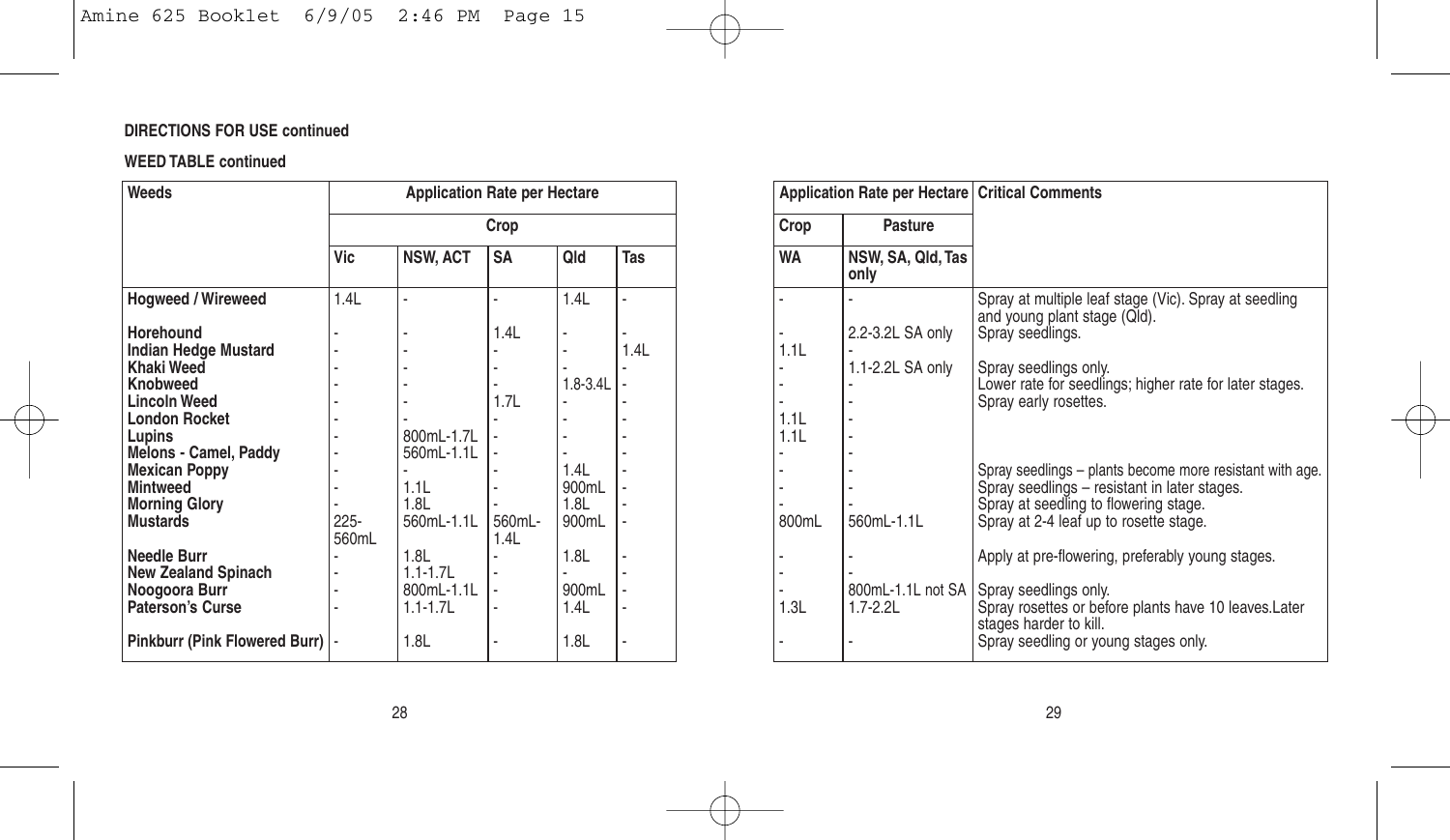| Weeds                                                                                                                                                                                                               | <b>Application Rate per Hectare</b><br>Crop |                                                              |                      |                                      |      |  | <b>Application Rate per Hectare</b> |                           |  |
|---------------------------------------------------------------------------------------------------------------------------------------------------------------------------------------------------------------------|---------------------------------------------|--------------------------------------------------------------|----------------------|--------------------------------------|------|--|-------------------------------------|---------------------------|--|
|                                                                                                                                                                                                                     |                                             |                                                              |                      |                                      |      |  | Crop                                | <b>Pasture</b>            |  |
|                                                                                                                                                                                                                     | Vic                                         | <b>NSW, ACT</b>                                              | <b>SA</b>            | Qld                                  | Tas  |  | <b>WA</b>                           | NSW, SA, Qld, Tas<br>only |  |
| <b>Potato Weed</b><br>Purpletop<br>Radish<br>Ragwort<br>Rapeseed<br>Rapistrum<br><b>Rough Poppy</b><br>Safflower                                                                                                    | ٠                                           | 560mL-1.1L<br>3.4L<br>800mL-1.7L<br>1.1L<br>560mL-1.1L       |                      | 900mL<br>3.4L                        | 3.8L |  | 1.1L<br>1.1L<br>1.1L                | ÷<br>٠                    |  |
| <b>Shepherds Purse</b><br>Siratro (Purple Bean)<br><b>Skeleton Weed</b><br>Sorrel<br>Speedwell - Ivy leaf<br>Spinyhead Sida<br><b>Starburr</b><br><b>Spiny Emex</b><br><b>Star of Bethlehem</b><br>(Cupid's Flower) | 1.4L<br>1.4L<br>٠                           | $1.1 - 1.7L$<br>1.8L<br>$1.1 - 1.7L$<br>1.7L<br>1.8L<br>1.8L | 1.4L<br>1.4L<br>1.1L | 1.8L<br>1.8L<br>1.8L<br>1.4L<br>1.8L | 1.4L |  | ۰                                   | 800mL-1.1L                |  |
| <b>Stinkwort</b><br>Storksbill/ Erodium<br>Sunflower (seedlings)                                                                                                                                                    | ٠<br>1.4L                                   | 800mL-1.4L<br>560mL-1.4L                                     |                      | 900mL                                | 1.4L |  | ۰<br>۰                              | $1.6 - 3.2L$<br>ä,        |  |

| Application Rate per Hectare   Critical Comments |                           |                                                                                                                                                                                      |
|--------------------------------------------------|---------------------------|--------------------------------------------------------------------------------------------------------------------------------------------------------------------------------------|
| Crop                                             | Pasture                   |                                                                                                                                                                                      |
| WA                                               | NSW, SA, Qld, Tas<br>only |                                                                                                                                                                                      |
| 1.1L<br>1.1L<br>1.1L                             |                           | Spray at young stage.<br>Spray up to early rosette stage (Tas only).                                                                                                                 |
|                                                  | 800mL-1.1L                | Spray young rosettes.<br>Spray seedling or young stages only.<br>Spray rosettes before aerial growth commences.<br>Only moderately susceptible.                                      |
|                                                  |                           | Spray seeding or young stages only<br>Spray before seeding, advanced stages susceptible.<br>Only young plants are susceptible.<br>Spray before seeding, advanced stages susceptible. |
|                                                  | $1.6 - 3.2L$              | Spray seedlings to young rosettes.                                                                                                                                                   |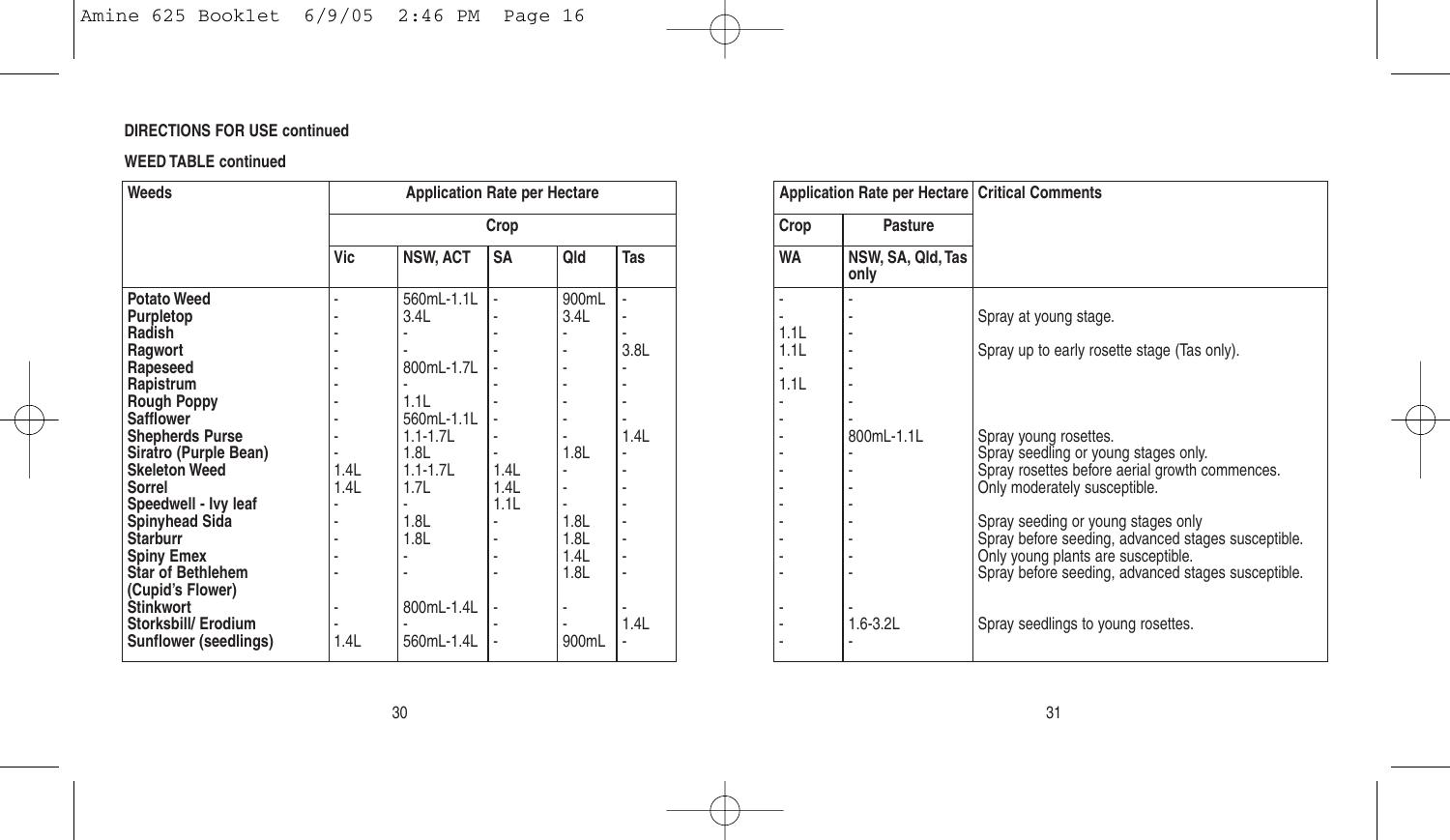| Weeds                                                                                                                                                                                |                                                                                                                                               | <b>Application Rate per Hectare</b><br>Crop                                |                                                                                                          |                                       |                                         |                                                       | <b>Application Rate per Hectare</b>     |                                                                                                                                                                                                   |  |
|--------------------------------------------------------------------------------------------------------------------------------------------------------------------------------------|-----------------------------------------------------------------------------------------------------------------------------------------------|----------------------------------------------------------------------------|----------------------------------------------------------------------------------------------------------|---------------------------------------|-----------------------------------------|-------------------------------------------------------|-----------------------------------------|---------------------------------------------------------------------------------------------------------------------------------------------------------------------------------------------------|--|
|                                                                                                                                                                                      |                                                                                                                                               |                                                                            |                                                                                                          |                                       |                                         |                                                       | Crop                                    | <b>Pasture</b>                                                                                                                                                                                    |  |
|                                                                                                                                                                                      |                                                                                                                                               | Vic                                                                        | <b>NSW, ACT</b>                                                                                          | <b>SA</b>                             | Qld                                     | Tas                                                   | <b>WA</b>                               | NSW, SA, Qld, Tas<br>only                                                                                                                                                                         |  |
| Thistles:<br>Thornapple<br>Trida (Tridax Daisy)<br><b>Vetches/Tares</b><br><b>Wards Weed</b><br><b>Wild Cabbage</b><br><b>Wild Poppy</b><br><b>Wild Radish</b><br><b>Wild Turnip</b> | - Annual<br>- Californian<br>- Saffron<br>- Slender / Shore<br>- Soldier<br>- Spear<br>- Star<br>- Variegated<br><b>Turnip Weed/Rapistrum</b> | 1.1L<br>1.4L<br>560mL<br>1.4L<br>1.4L<br>560mL<br>1.4L<br>$225 -$<br>560mL | 560mL-1.7L<br>800mL-1.7L<br>560mL-1.7L<br>800mL-1.1L<br>1.8L<br>560mL-1.1L<br>$1.4 - 1.7L$<br>560mL-1.1L | 1.4L<br>1.1L<br>1.1L<br>1.4L<br>320mL | 1.4L<br>900mL<br>1.8L<br>560mL<br>900mL | 2.7L<br>950mL<br>1.4L<br>1.4L<br>1.4L<br>1.4L<br>1.4L | 1.1L<br>1.1L<br>800mL<br>800mL<br>640mL | $3.2 - 3.8L$<br>$1.1 - 1.7L$<br>1.1L<br>1.1-1.6L not NSW,<br>Tas<br>$1.1 - 1.6L$<br>1.6-3.2L SA only<br>$1.1 - 1.7L$<br>1.6-2.4L not SA<br>560mL-1.1L<br>$1.1 - 1.7L$<br>800mL-1.1L<br>560mL-1.1L |  |

| Application Rate per Hectare   Critical Comments |                                                                                                                                                                                               |                                                                                                                                                                                                                                                                                                                                                                                                                                                                                                                                   |
|--------------------------------------------------|-----------------------------------------------------------------------------------------------------------------------------------------------------------------------------------------------|-----------------------------------------------------------------------------------------------------------------------------------------------------------------------------------------------------------------------------------------------------------------------------------------------------------------------------------------------------------------------------------------------------------------------------------------------------------------------------------------------------------------------------------|
| Crop                                             | Pasture                                                                                                                                                                                       |                                                                                                                                                                                                                                                                                                                                                                                                                                                                                                                                   |
| WA                                               | NSW, SA, Qld, Tas<br>only                                                                                                                                                                     |                                                                                                                                                                                                                                                                                                                                                                                                                                                                                                                                   |
| 1.1L<br>1.1L<br>800mL<br>800mL<br>640ml          | $3.2 - 3.8L$<br>$1.1 - 1.7L$<br>1.1L<br>1.1-1.6L not NSW.<br>Tas<br>$1.1 - 1.6$ L<br>1.6-3.2L SA only<br>$11-17$<br>1.6-2.4L not SA<br>560mL-1.1L<br>$1.1 - 1.7L$<br>800mL-1.1L<br>560mL-1.1L | Repeated applications may be necessary. (NSW, ACT, Tas only)<br>Low rate only sufficient to control weeds in crops at<br>rosette stage when sprayed early.<br>Suppression only.<br>Spray young rosette.<br>Spray young rosettes.<br>Use higher rate as flower stalk appears.<br>Spray at rosette stage.<br>Spray seedlings only.<br>Spray seedling or young stages only.<br>Spray at multiple leaf stage.<br>Spray multiple leaves.<br>Spray rosettes.<br>Spray up to young rosette stage.<br>Spray 2-4 leaf up to rosette stage. |
|                                                  |                                                                                                                                                                                               |                                                                                                                                                                                                                                                                                                                                                                                                                                                                                                                                   |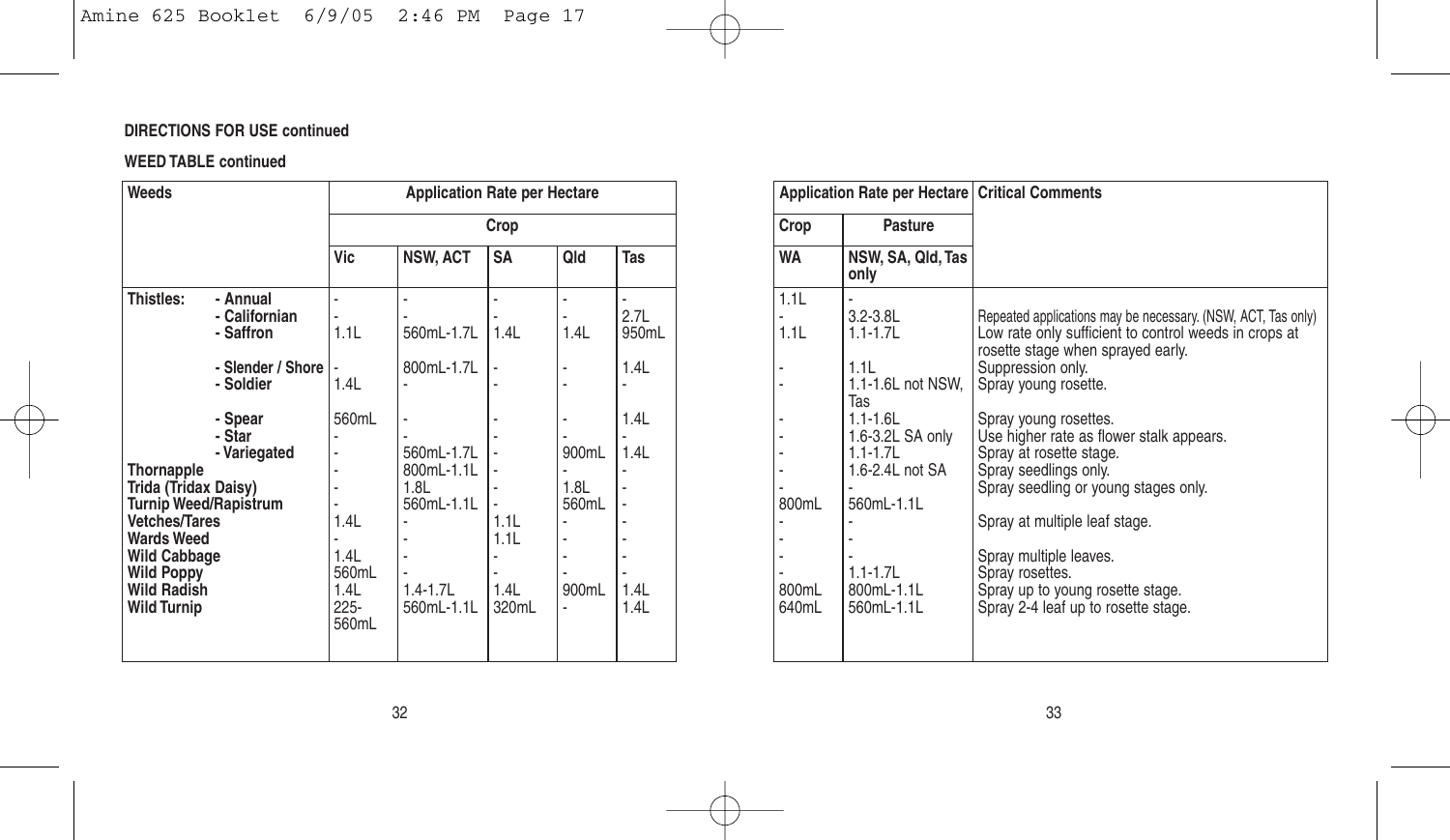#### **Plant Back Days for Rygel Amine 625 Selective Herbicide**

| Crop                  | Rates             |                       |                    |  |  |  |
|-----------------------|-------------------|-----------------------|--------------------|--|--|--|
|                       | Up to<br>560mL/ha | 560ml -<br>$1.4$ L/ha | $1.4 -$<br>1.7L/ha |  |  |  |
| <b>Balansa Clover</b> | 7                 | 7                     | 10                 |  |  |  |
| Barley %              |                   |                       | 3                  |  |  |  |
| Chickpeas #           | 7                 | 14                    | 21                 |  |  |  |
| Cotton                | 10                | 14                    | 21                 |  |  |  |
| <b>Faba Beans</b>     | 7                 | 7                     | 10                 |  |  |  |
| <b>Field Peas</b>     | 7                 | 14                    | 14                 |  |  |  |
| Lentils               | 7                 | 7                     | 10                 |  |  |  |
| Linseed               | 7                 | 7                     | 14                 |  |  |  |
| Lucerne               | 7                 | 7                     | 10                 |  |  |  |
| Lupins +              | 7                 | 14                    | 21                 |  |  |  |
| <b>Medics</b>         | 7                 | 7                     | 10                 |  |  |  |
| <b>Narbon Beans</b>   | 7                 | 7                     | 10                 |  |  |  |
| Navy Bean             | 10                | 10                    | 14                 |  |  |  |
| Oats                  | 3                 | 3                     | 7                  |  |  |  |

#### **Plant Back Days for Rygel Amine 625 Selective Herbicide**

| Crop                      | Rates             |                       |                    |  |  |
|---------------------------|-------------------|-----------------------|--------------------|--|--|
|                           | Up to<br>560mL/ha | 560ml -<br>$1.4$ L/ha | $1.4 -$<br>1.7L/ha |  |  |
| <b>Perennial Ryegrass</b> | 7                 | 7                     | 10                 |  |  |
| <b>Persian Clover</b>     | 7                 | 7                     | 10                 |  |  |
| <b>Phalaris</b>           | 7                 | 7                     | 10                 |  |  |
| Canola / Rapeseed #       | 14                | 21                    | 28                 |  |  |
| Rice                      | 7                 | 7                     | 14                 |  |  |
| Safflower #               | 7                 | 14                    | 21                 |  |  |
| Sorghum @                 | 3                 | 7                     | 10                 |  |  |
| Soybean                   | 14                | 14                    | 21                 |  |  |
| Sub-Clover                | 7                 | 7                     | 10                 |  |  |
| Sunflower @               | 7                 | 10                    | 14                 |  |  |
| Triticale %               |                   | 3                     | 7                  |  |  |
| Vetch                     |                   | 7                     | 10                 |  |  |
| Wheat %                   |                   | 3                     | 7                  |  |  |
| <b>White Clover</b>       | 7                 | 7                     | 10                 |  |  |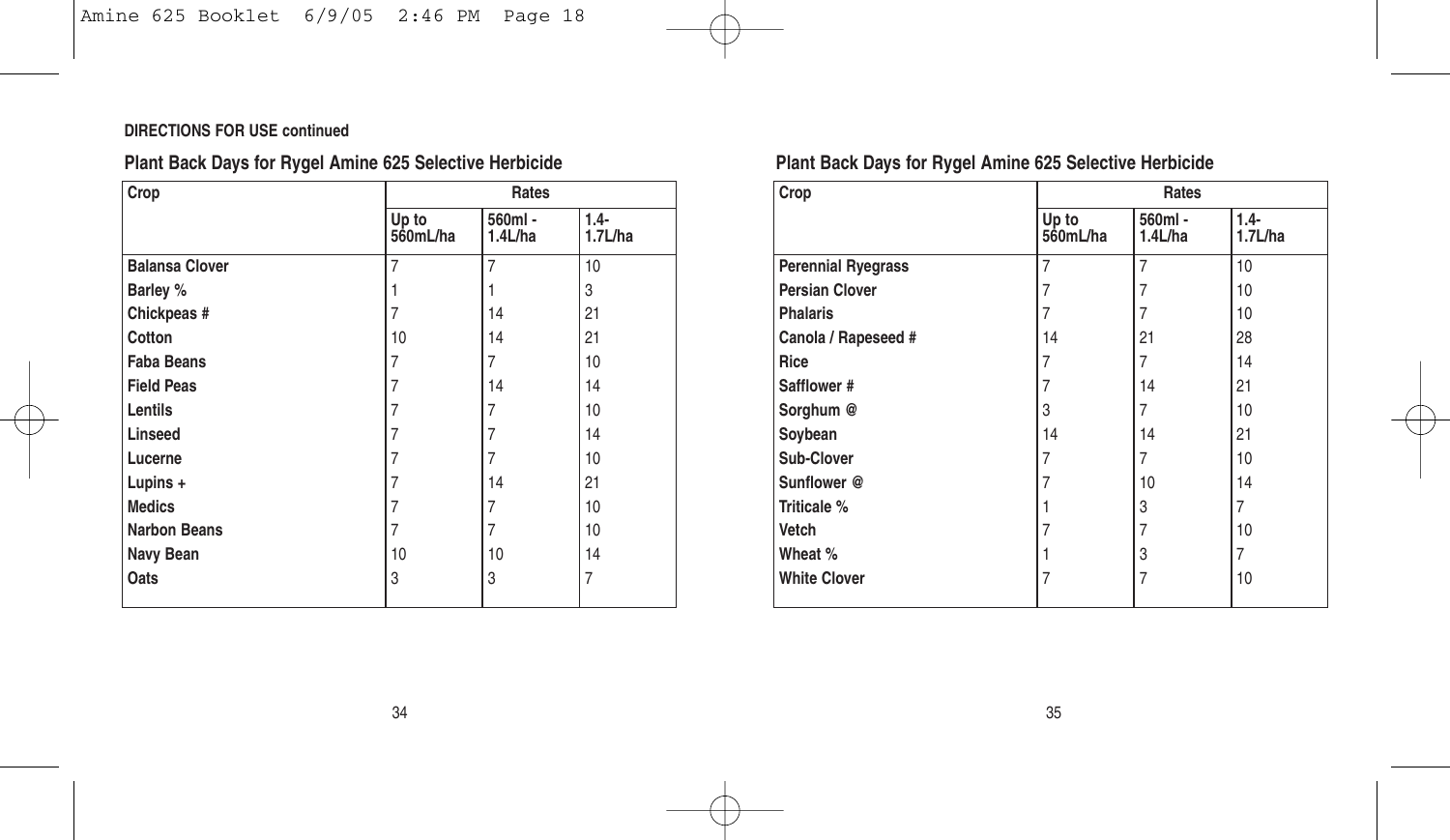**Plant Back Days for Rygel Amine 625 Selective Herbicide continued**

#### **IMPORTANT:**

**WHEN APPLIED TO DRY SOILS AT LEAST 15mm (1 /2 inch) OF RAIN MUST FALL PRIOR TO THE COMMENCEMENT OF THE PLANT BACK PERIOD.**

#### **NOTES:**

- In Queensland, no rainfall is required to fall prior to commencement of Plant Back Period for Wheat, Barley and Triticale.
- # In Queensland, planting of Canola / Rapeseed, Chickpeas and Safflower must be delayed for at least 14 days following rainfall of at least 15mm.
- @ In Central Queensland and when using 1L/ha or less of Amine 625, the plant back period for Sorghum and Sunflower is 1 day irrespective of rainfall.
- In WA the plant back period for Lupins at all rates is 28 days.

# **GENERAL INSTRUCTIONS**

Before opening, carefully read Directions for Use, Precautionary Statements, Safety Directions and First Aid Instructions.

#### **APPLICATION INFORMATION**

BOOM SPRAYING - Use 30-120L/ha of water. AERIAL SPRAYING - Use 10-90L/ha of water.

#### **EQUIPMENT MAINTENANCE AND USAGE**

Equipment that has been used for this chemical should not be used for the application of other materials to sensitive plants, unless it has been well washed out with hot soapy water or 1% solution of ammonia, followed by several clear water rinses.

#### **COMPATIBILITY**

This product can be tank mixed with the herbicides: dicamba, diuron, chlorsulfuron, paraquat, 22DPA, atrazine, paraquat/diquat and picloram, and the fungicide propiconazole.

#### **RESISTANT WEEDS WARNING**

Rygel Amine 625 Selective Herbicide is a member of the Phenoxys group of herbicides. Rygel Amine 625 Selective Herbicide has the Group I mode of action. For weed resistance management Rygel Amine 625 Selective Herbicide is a Group I Herbicide. Some naturally occurring weed biotypes resistant to Rygel Amine 625 Selective Herbicide and other Group I herbicides may exist through normal genetic variability in any weed population. The resistant individuals can eventually dominate the weed population if these herbicides are used repeatedly.

These resistant weeds will not be controlled by Rygel Amine 625 Selective Herbicide or other Group I herbicides.

Since the occurrence of resistant weeds is difficult to detect prior to use, Rygel Pty Ltd accepts no liability for any losses that may result from the failure of Rygel Amine 625 Selective Herbicide to control resistant weeds.